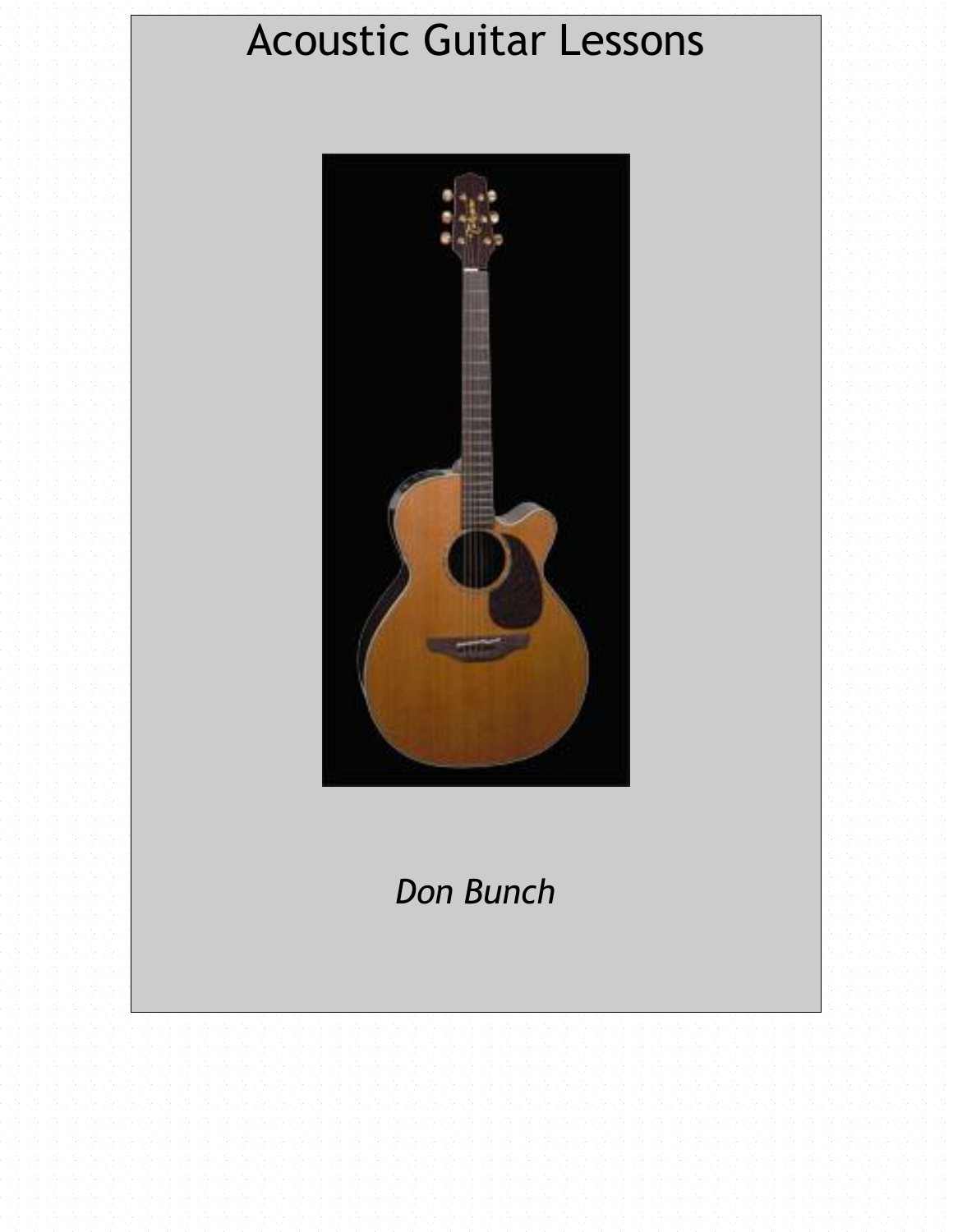## **Guitar Lessons Outline**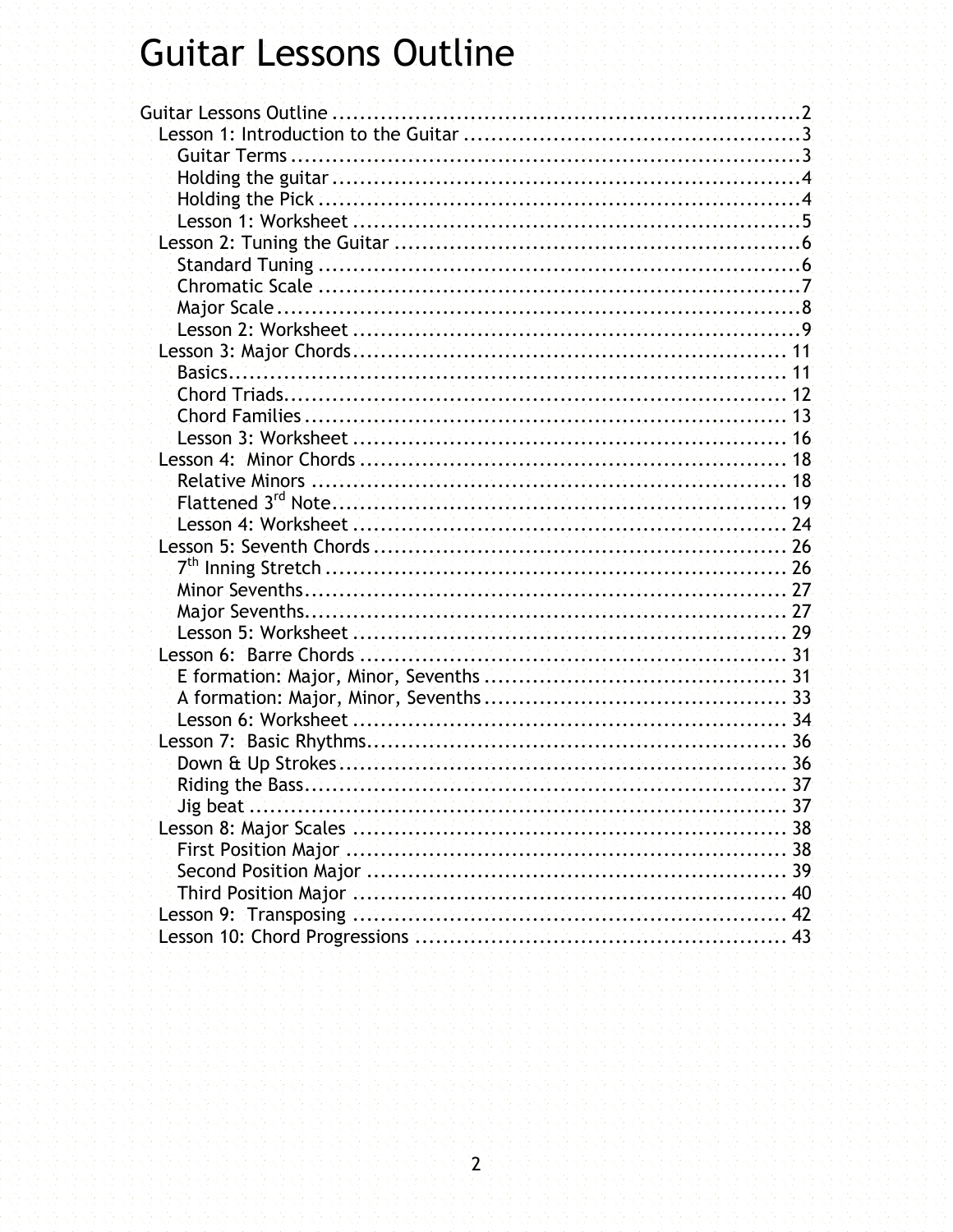## <span id="page-2-1"></span><span id="page-2-0"></span>Lesson 1: Introduction to the Guitar

#### Guitar Terms

Congratulations on buying a new guitar! In order to become a guitarist, you should learn the parts of the guitar. The major parts of the guitar are discussed in terms of its body: the top of the guitar is the "**head**", the fingerboard/fretboard is on the "**neck**" and the soundhole is usually centered in the "**body**".



The **tuners** are usually made of metal or tortoise shell. The **tuners** are wound counter-clockwise from their positions on the head when strung. The **nut** is white plastic piece at the bottom of the head. The **nut** is the starting point of the string that produces a note when plucked. The ending point is the **saddle**, which is the white plastic piece in the center of the **bridge**. For instance, the first string in a standard tuning is an "**E**" note (it is also referred to as the "E" string). The face of the neck is called the **fretboard**. The **frets** are the spaces between the **fret wires** on the **fretboard.** The space between the **nut** and the first fret wire is the 1<sup>st</sup> fret. When you press the  $\overline{E}$  string on the 1<sup>st</sup> fret, you shorten the length of the string that vibrates, creating a higher pitch (the "**F**" note).

The **position markers** are usually found on the fretboard and on the side of the neck. These are dots which indicate the  $3^{rd}$ ,  $5^{th}$ ,  $7^{th}$ ,  $9^{th}$ ,  $12^{th}$ ,  $15^{th}$  and  $17^{th}$ frets on an acoustic guitar. The **soundhole** allows the sound to project from the body. The **pickguard** is designed to protect the body from being scratched. Not all guitars have **pickguards**, but when you look at the holes in the body of Willie Nelson's guitar you can see why they are important. The **bridge** is the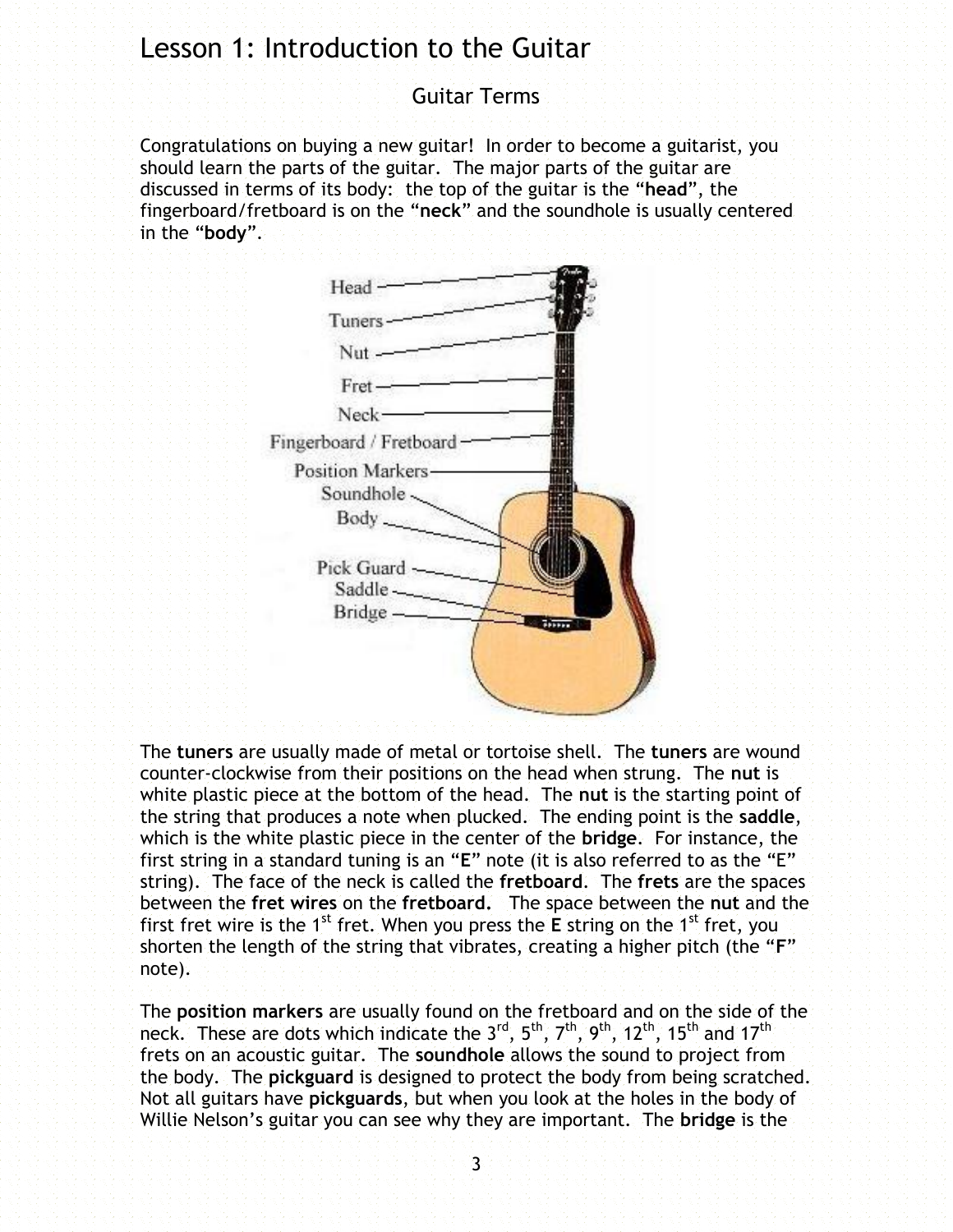<span id="page-3-0"></span>wooden piece attached to the center of the body. The **bridge** anchors the strings to the body of the guitar either with pegs or through holes in the bridge.

#### Holding the guitar

I usually play my guitar while standing up, but you'll probably want to sit down while you are learning to play. Get an armless chair or sit on a sofa. You should sit upright. Now, pick up your guitar, and hold it so the back of the body of the instrument comes in contact with your stomach/chest, and the bottom of the neck runs parallel to the floor. The thickest string on the guitar should be the closest to your face, while the thinnest should be closest to the floor. Typically, a right-handed person will hold the guitar so the headstock points to the **left**, whereas a left-handed person will hold the guitar so the headstock points to the right. Left-handed people need a left-handed guitar.

A right-handed guitarist should hold the guitar on his right leg and the lefthanded guitarist should hold the guitar on his left leg. Your **dominant** hand is used for picking and strumming the strings while the **non-dominant** hand becomes your "fretting hand". The thumb of your fretting hand should rest behind the neck of the guitar, with your fingers in a slightly curled position.

#### Holding the Pick

<span id="page-3-1"></span>Find, buy or borrow some guitar picks. You can experiment with different shapes and brands, but most people use medium gauge picks to start. Hold a pick in your **dominant** hand as shown in this photo. Be sure the pointed end of the pick is pointing directly away from your fist, and is out about a half an inch. I usually hold the pick closer to the end of my thumb. Hold the pick firmly.

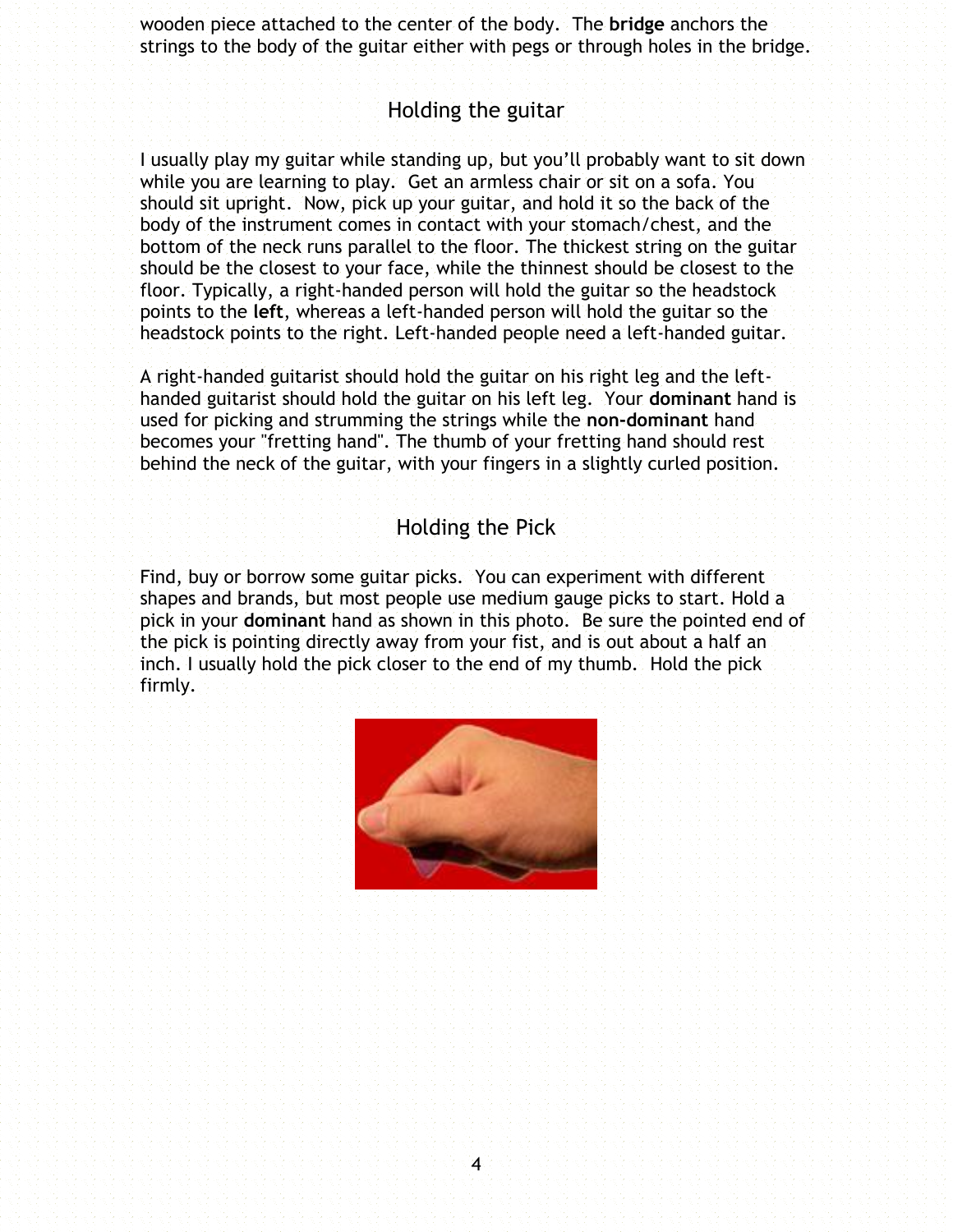<span id="page-4-0"></span>Fill in the blanks with the appropriate guitar terms without looking at the previous pages.



14. A right-handed guitarist holds the pick in his **we can be a** hand and fingers the fretboard with his \_\_\_\_\_\_\_\_\_\_\_\_\_\_\_\_\_\_\_\_ hand.

15. The head of the guitar is held to your \_\_\_\_\_\_\_\_\_ if you are a right-handed guitarist.

5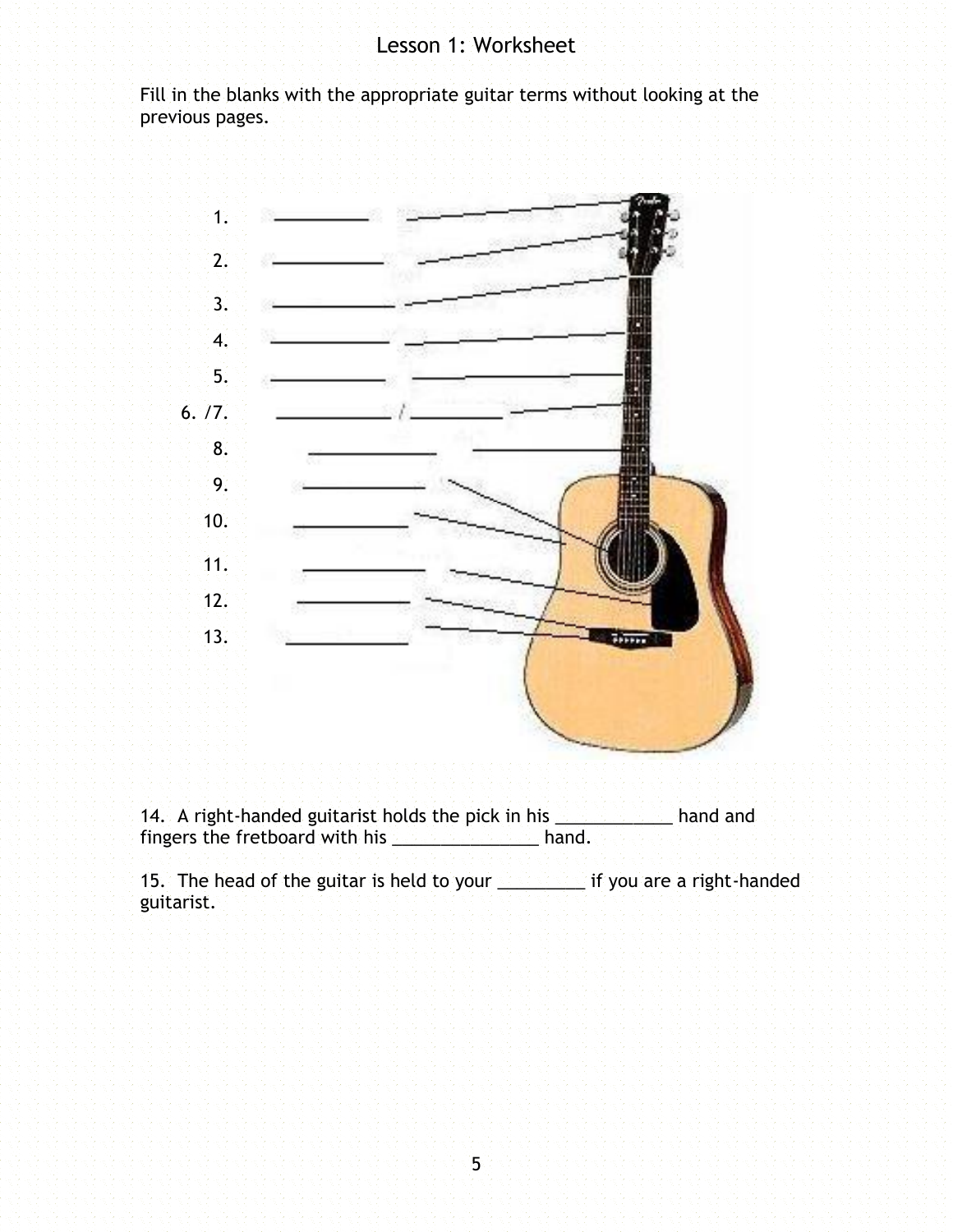## <span id="page-5-1"></span><span id="page-5-0"></span>Lesson 2: Tuning the Guitar

#### Standard Tuning

Before you begin playing, you must also know how the frets and strings are numbered (See Figure Below). The strings are numbered from the lightest (thinnest) to the heaviest (thickest). So the thinnest string is the 1st string and the thickest is the 6th string. A guitar in standard tuning is tuned to E-A-D-G-B-E. In other words, 6th string - Low E, 5th string -A , 4th -D, 3rd -G, 2nd -B, 1st - High E. Look at the diagram to find out how the frets are numbered. The 0 fret is also the open note on each string.

To tune your guitar, you only need to have one string tuned to any note, as long as you know which one it is. This is known as the reference point. Once you have this, tuning the rest of the strings is easy. There are various ways to find the reference point. You can use any of the following methods to tune one string or all your strings.

**Piano/Keyboard**: A keyboard is an excellent way to tune your guitar. Just tune the strings by matching them with their respective keys. The piano diagram covers one octave while the guitar diagram covers two octaves.





**Electronic Tuner**: Allows you to tune the guitar string by measuring the frequency of the string. Some tuners have a switch for each string while others are chromatic. The chromatic tuner will identify the note you are playing and will indicate whether you are below the pitch (**flat**) or above the pitch (**sharp**).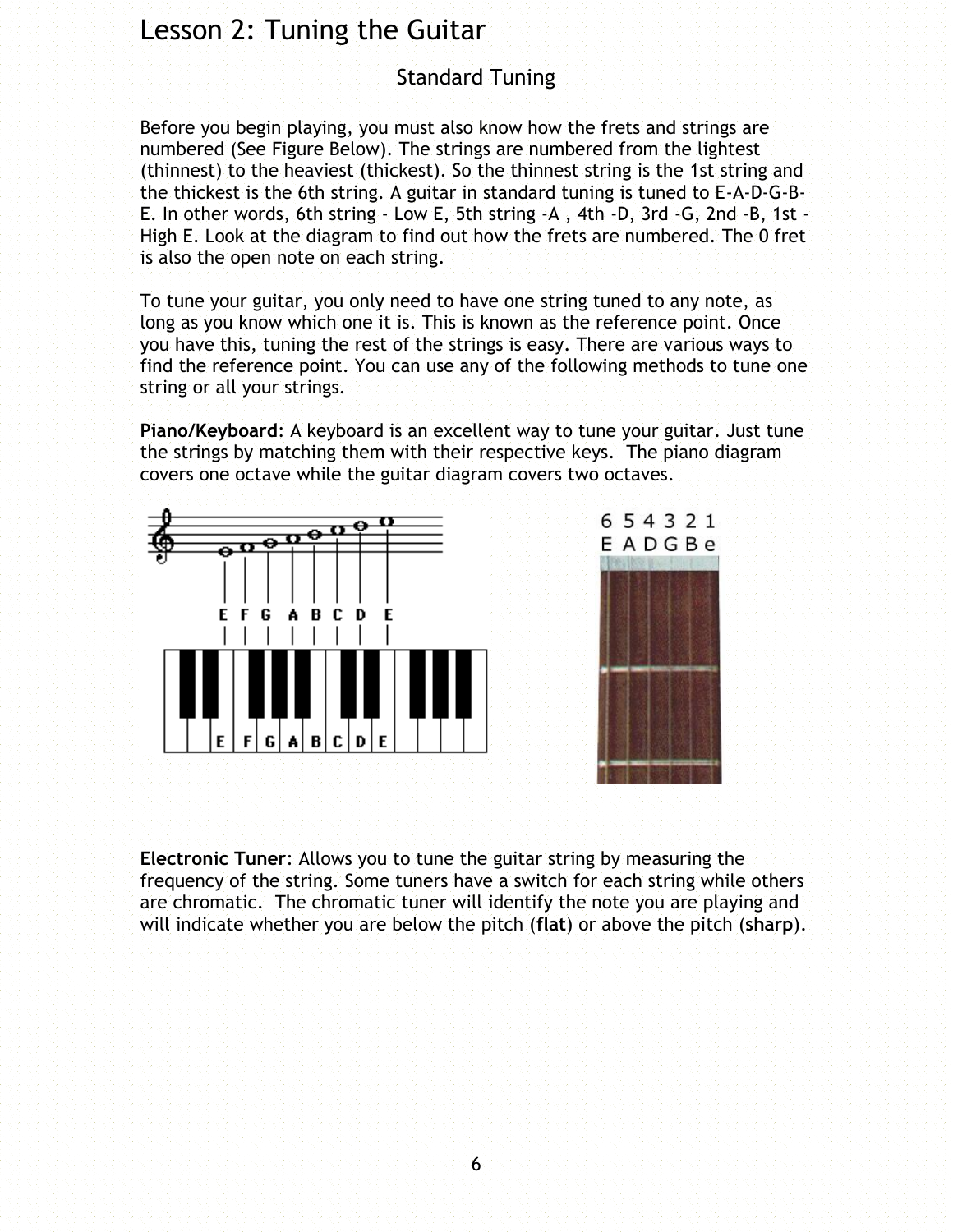Follow these instructions for tuning your guitar, with the top string being already tuned to an E.

| $E  $ ----- |            |
|-------------|------------|
| $B$   ----  |            |
| $G$   ----  |            |
|             |            |
|             | ----   5th |
|             |            |

| Step1  | Place your finger on the 5th fret of the $6th$ string and tune the 5th<br>string until both match.     |
|--------|--------------------------------------------------------------------------------------------------------|
| Step 2 | Place your finger on the 5th fret of the 5th string and tune the 4th<br>string until both match.       |
| Step 3 | Place your finger on the 5th fret of the 4th string and tune the 3rd<br>string until both match.       |
| Step 4 | Place your finger on the 4th fret of the 3rd string and tune the 2nd<br>string until both match.       |
| Step 5 | Place your finger on the 5th fret off the 2nd string and tune the 1 <sup>st</sup><br>until both match. |

#### Chromatic Scale

<span id="page-6-0"></span>A chromatic scale includes all 12 notes in a standard octave. This may seem confusing at first because the definition of an octave is an 8-note scale where the 1<sup>st</sup> note and the  $8^{th}$  note are the same pitch. For example, in a standard "C" scale, the 1<sup>st</sup> note and the  $8<sup>th</sup>$  note of that scale would both be "C". However, a chromatic scale includes every half-note step in between the two "C's". A "**#**" symbol means sharp and a "**b**" symbol means flat or ½ step above or below the whole tone respectively, so the chromatic scale from "C" to "C" is:

|--|

A half-step above E is F and a half-step above B is C, so there is no E#/Fb or a B#/Cb. Below the notes of the fretboard are diagramed. Notice that by the time you get to the 5<sup>th</sup> fret of each string, you are overlapping the notes of the next string.

| в<br>G<br>D | <b>G#Ab</b><br>D#Eb<br>A#/Bb | F#/Gb<br>C#/Db<br>돈<br>в<br>#Ch | D<br>A#/Bb<br>A | G#/Ab<br>D#/Eb<br>в<br>F#Gb<br><b>C#/Db</b><br><b>C#Ah</b> | e | C#/Db<br>G#/Ab<br>D#/Eb<br><b>A SIRh</b> | D<br>B | G<br><b>D#/Eb</b><br>(#/Bb | G#Ab.<br>в | D<br>А<br>с<br>G | D#Eb.<br>A#/Bb B<br><b>F#Gb</b><br>C#/Db<br><b>G#/Ah</b> | G<br>D |
|-------------|------------------------------|---------------------------------|-----------------|------------------------------------------------------------|---|------------------------------------------|--------|----------------------------|------------|------------------|----------------------------------------------------------|--------|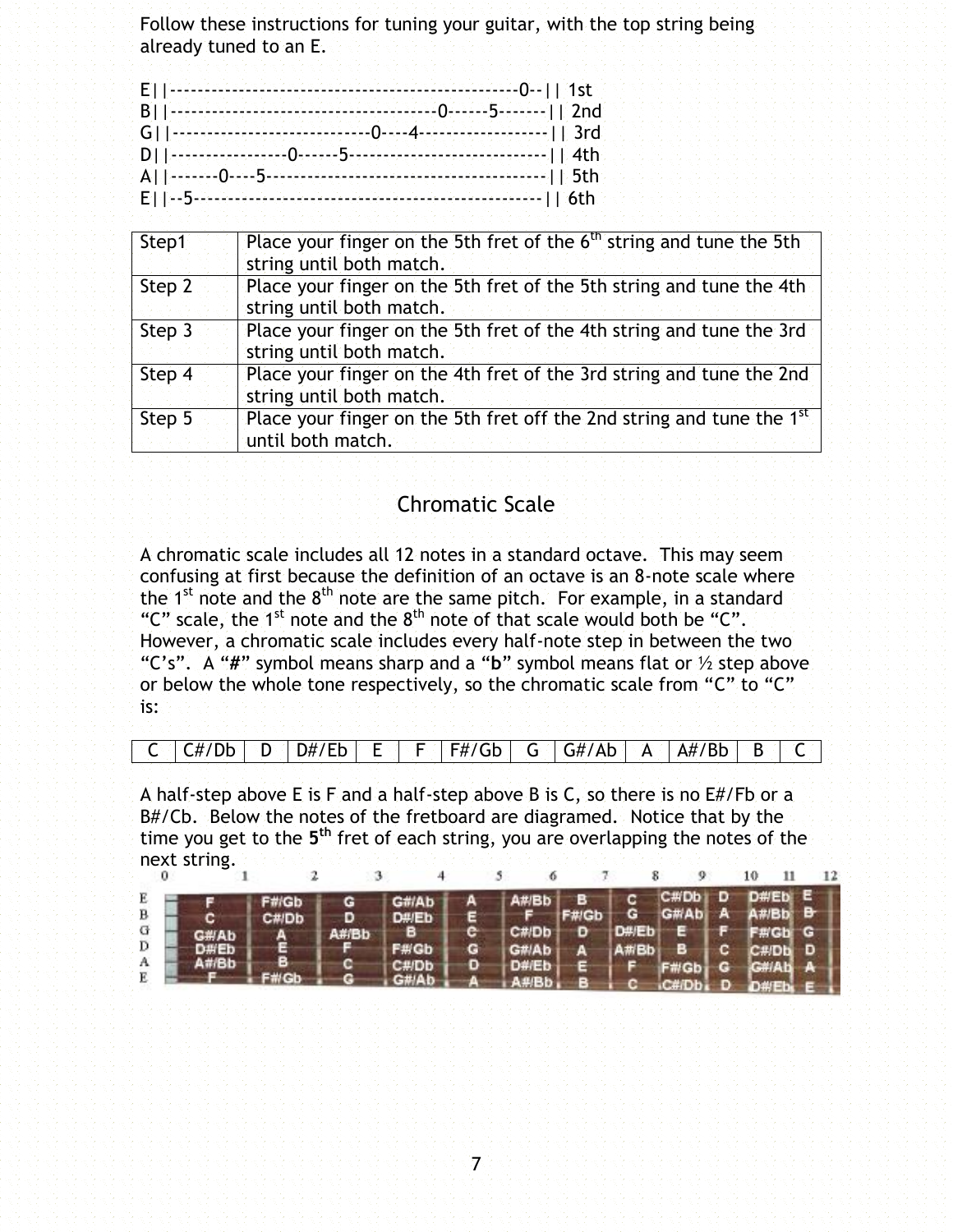#### Major Scale

<span id="page-7-0"></span>I mentioned the **octave** in the explanation of the chromatic scale. Now I will explain how the eight notes of the major scale are chosen. The major scale can start with any note on the chromatic scale. This note is known as the **root** note. In order to determine which notes are included in the scale we follow this pattern: W-W-H-W-W-W-H (W - Whole Step, H - Half Step). This gives you an eight-note scale of **Root** -2-3-4-5-6-7-**Octave,** where the octave is a higher pitch of the same note.

For example, in the "C" scale, we would choose the following notes from the chromatic scale:

| Root        |          |        | ٠ | . . |     |   |   |   |    |   | ave- |
|-------------|----------|--------|---|-----|-----|---|---|---|----|---|------|
| <b>Root</b> | <b>W</b> |        | W | T T |     | W |   | W |    | W |      |
|             |          | 日<br># | - |     | C # | ∽ | - |   | D. | D |      |

So, the "C" scale is C,D,E,F,G,A,B and C. This is the easiest key to remember because it has no sharps or flats.

In order to practice this concept, let's construct a major scale in the key of "G". We'll start from the "G" note in the center of the chromatic scale and follow the W-W-H-W-W-W-H pattern to find our notes.

| $\sim$ |  |  |  |  |  |  |  |  | the contract of the contract of the contract of the contract of the contract of the contract of the contract of |  |  |  |
|--------|--|--|--|--|--|--|--|--|-----------------------------------------------------------------------------------------------------------------|--|--|--|
|--------|--|--|--|--|--|--|--|--|-----------------------------------------------------------------------------------------------------------------|--|--|--|

First we express the chromatic scale with G at the start and get:

|  |  |  |  |  |  |  |  |  |  |  | G   G#/Ab   A   A#/Bb   B   C   C#/Db   D   D#/Eb   E   F   F#/Gb   G |  |
|--|--|--|--|--|--|--|--|--|--|--|-----------------------------------------------------------------------|--|
|--|--|--|--|--|--|--|--|--|--|--|-----------------------------------------------------------------------|--|

Then we use our pattern to choose the notes of the G major scale:

| <b>Root</b> |                 |   |                  |   |                          |                          | ی |                |   |       | -tave |
|-------------|-----------------|---|------------------|---|--------------------------|--------------------------|---|----------------|---|-------|-------|
| <b>Root</b> |                 | W |                  | W | $\sim$                   |                          | W |                | W | W     |       |
|             | <b>Contract</b> |   | 'R<br>八 廿 八<br>ັ | B | $\overline{\phantom{a}}$ | <b>Db</b><br>-#1<br>77 ب | D | Έ<br>D#/<br>-- |   | F#/Gb |       |

The key of G has one sharp expressed as F#, because we already have a G note represented in the scale.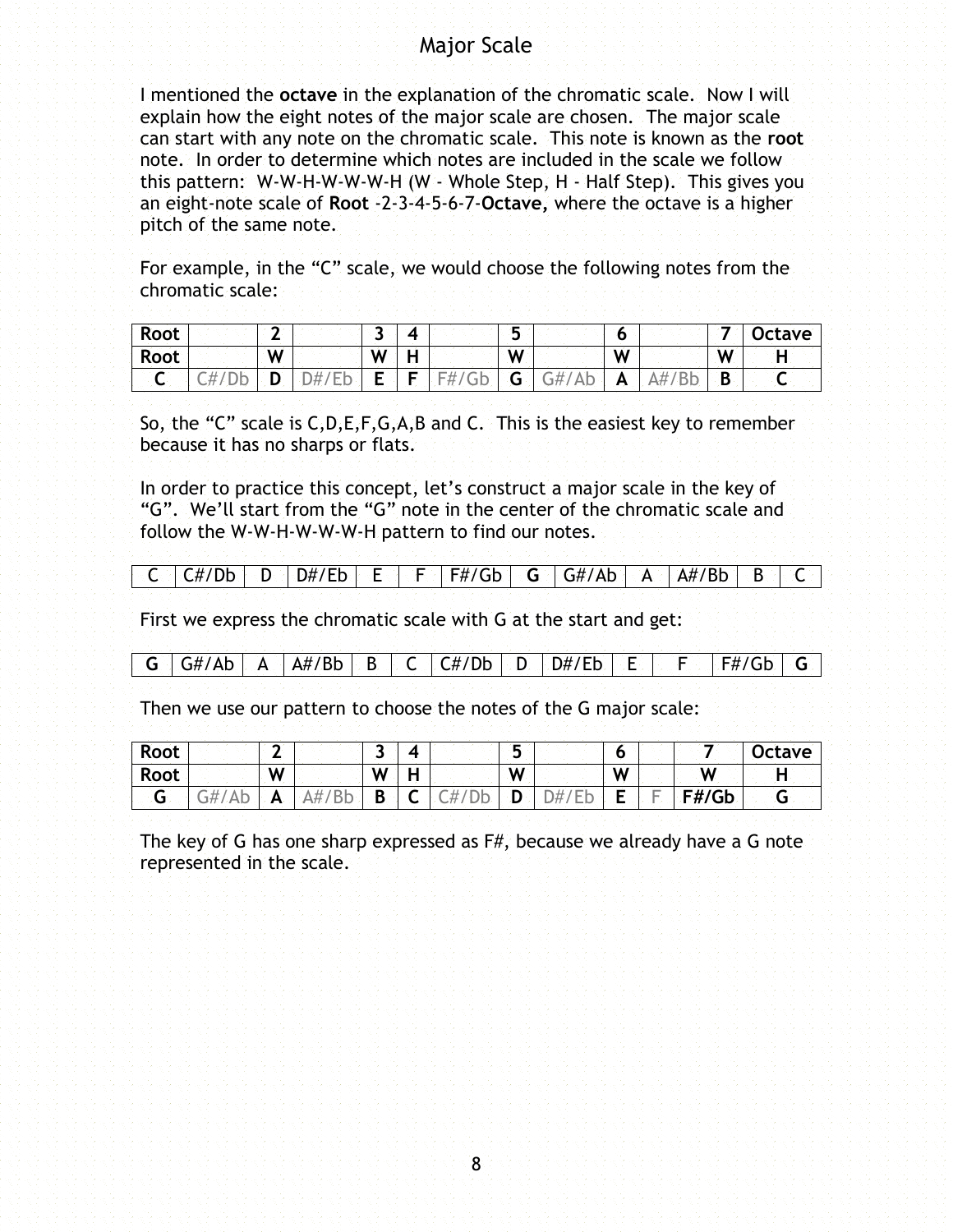#### Lesson 2: Worksheet

<span id="page-8-0"></span>1. Practice tuning your guitar in a standard E-A-D-G-B-E tuning using a piano/keyboard, an electronic tuner, or with manual tuning.

2. Fill in the notes of the chromatic scale starting with the C note:

|                                                                                                                 | e interesse e industrial de la contra contra de la contrata de la contra de la contra del accepto de la contra |                                                            |  |  |  |
|-----------------------------------------------------------------------------------------------------------------|----------------------------------------------------------------------------------------------------------------|------------------------------------------------------------|--|--|--|
|                                                                                                                 |                                                                                                                |                                                            |  |  |  |
|                                                                                                                 |                                                                                                                | a main sa Bal Bal Tanka ku kuna sa sa Tanaya ay ang ang pa |  |  |  |
|                                                                                                                 | 아이는 아이들이 아이들이 어떻게 하지 않았다.                                                                                      |                                                            |  |  |  |
|                                                                                                                 |                                                                                                                |                                                            |  |  |  |
| A REAL REPORT OF A REAL PROPERTY OF A REAL PROPERTY OF A REAL PROPERTY OF A REAL PROPERTY OF A REAL PROPERTY OF |                                                                                                                |                                                            |  |  |  |
|                                                                                                                 |                                                                                                                |                                                            |  |  |  |
| としておして おもない とうしょう しょうしょう しょうしょう しょうしょう しょうしょう こうしょう こうしょう こうしょう こうしょう こうしょう しょうこう こうしょう しょうしょう しょうしょう しょうこう     |                                                                                                                |                                                            |  |  |  |
|                                                                                                                 |                                                                                                                |                                                            |  |  |  |

3. Using the chromatic scale and the W-W-H-W-W-W-H pattern, find the notes of the following major scales:

| Root |                |   |   |   | ान् | O |  | Octave |
|------|----------------|---|---|---|-----|---|--|--------|
| Root |                | W | W | Н | W   | W |  |        |
|      |                |   |   |   |     |   |  |        |
| B    | <b>William</b> |   |   |   |     |   |  |        |
|      |                |   |   |   |     |   |  |        |
| Ð    |                |   |   |   |     |   |  |        |
| Œ.   |                |   |   |   |     |   |  |        |
|      |                |   |   |   |     |   |  |        |
|      |                |   |   |   |     |   |  |        |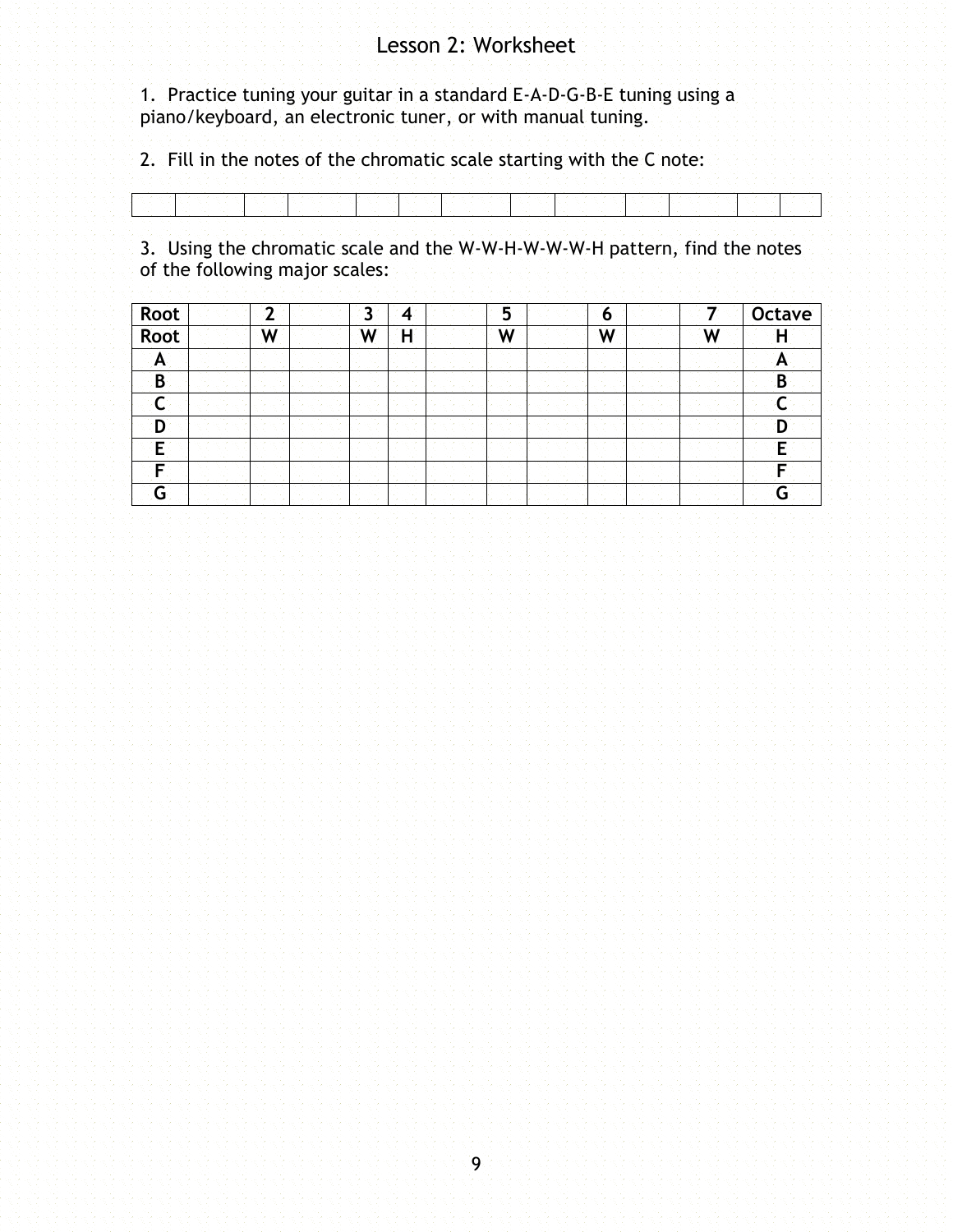#### **Answers**

1. Follow lesson steps.

2. Fill in the notes of the chromatic scale starting with the C note:

3. Using the chromatic scale and the W-W-H-W-W-W-H pattern, find the notes of the following major scales:

| Root | $\overline{2}$ | 3  | 4    | 5  | $\boldsymbol{\mathsf{b}}$ |    | Octave |
|------|----------------|----|------|----|---------------------------|----|--------|
| Root | W              | W  | Н    | W  | W                         | W  | Н      |
| А    | B              | C# | D    | E  | F#                        | G# | A      |
| B    | C#             | D# | E    | F# | G#                        | A# | B      |
|      | D              | Е  | F    | G  | A                         | В  |        |
| Đ    | Ė              | F# | Ġ    | Α  | B                         | C# | D      |
| E    | F#             | G# | А    | B  | C#                        | D# | Е      |
| Е    | G              | Α  | Bb   |    | D                         |    |        |
| G    | A              | B  | 2000 | D  | E,                        | F# | U.     |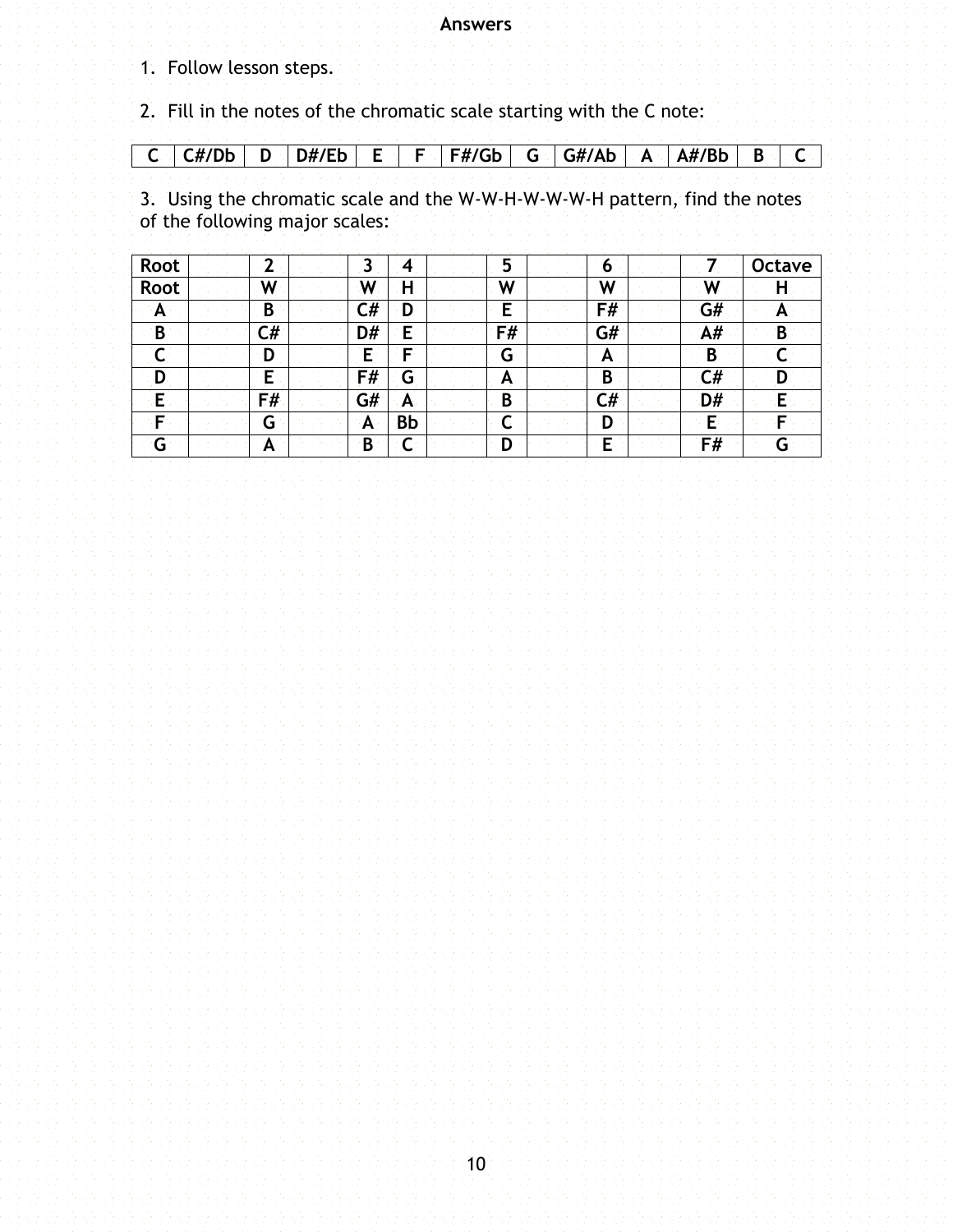## <span id="page-10-1"></span><span id="page-10-0"></span>Lesson 3: Major Chords

#### **Basics**

Now that you've learned guitar terms and the basics of music, you are ready to start learning chords. When you use your fretting hand to press the strings down on the frets of your guitar, you will start creating chords. It's just as important to learn what notes you are playing as it is to learn the chord formation in order to become proficient at the guitar.

First, remember that the standard tuning of a guitar is: E, A, D, G, B, E (you can remember it as **E**at **A**ll **D**ay **G**et **B**ig **E**asy)



You also need to know how your fingers are numbered for fretting the notes:

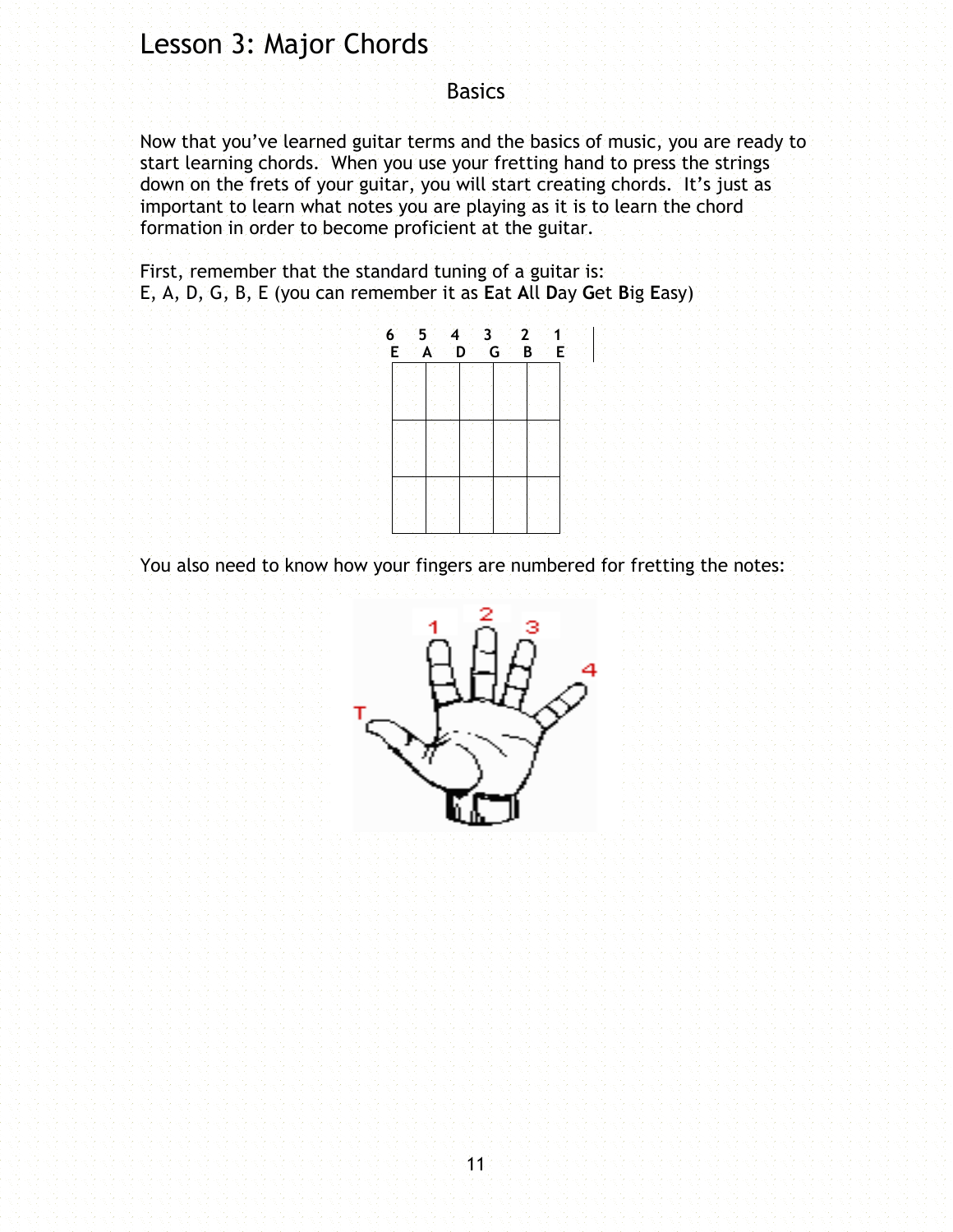#### Chord Triads

<span id="page-11-0"></span>In Lesson 2, you became familiar with the notes of several major scales (C, D, E, F, G, A & B). Now you will learn how to use the Root note, the 3<sup>rd</sup> note and the 5<sup>th</sup> note of each scale to form major chords. Remember that in the key of C there are no sharps or flats, so the C major scale is:

| Root        |   |                    | ∽ |                   |     |   |   |   |        | ave: |
|-------------|---|--------------------|---|-------------------|-----|---|---|---|--------|------|
| <b>Root</b> | W |                    | W | пū<br>.           |     | W |   | W | W      |      |
|             |   | <b>TEL</b><br>$^+$ | ÷ | <b>The Second</b> | C#. | ∽ | ட |   | D<br>D |      |

Now you will use the root (C), the  $3^{rd}$  note (E) and the  $5^{th}$  note (G) to form a Cmajor chord.

The lowest note of chords is usually the root note, so for the C-major chord; you will not play the  $6<sup>th</sup>$  string (X denotes not playing the string). Starting on 5<sup>th</sup> string, you will make a **C-note** by pressing the 3<sup>rd</sup> fret with your 3<sup>rd</sup> finger. On the 4<sup>th</sup> fret, you will make an E-note by pressing the 2<sup>nd</sup> fret with your 2<sup>nd</sup> finger. The 3<sup>rd</sup> string is left open because it is a G-note when open (0 denotes an open string). On the 2<sup>nd</sup> string, you will make a **C-note** by pressing the 1<sup>st</sup> fret with your 1<sup>st</sup> finger. The 1<sup>st</sup> string is left open because it is an **E-note** when left open.



After you've formed this chord, practice picking the strings from the  $5<sup>th</sup>$  string down to the 1<sup>st</sup> string. Each note of the chord should ring. If the note sounds dull, you may be unintentionally pressing one of the strings with the wrong finger. Next, we'll start to learn about chord families and get one step closer to playing some songs!

12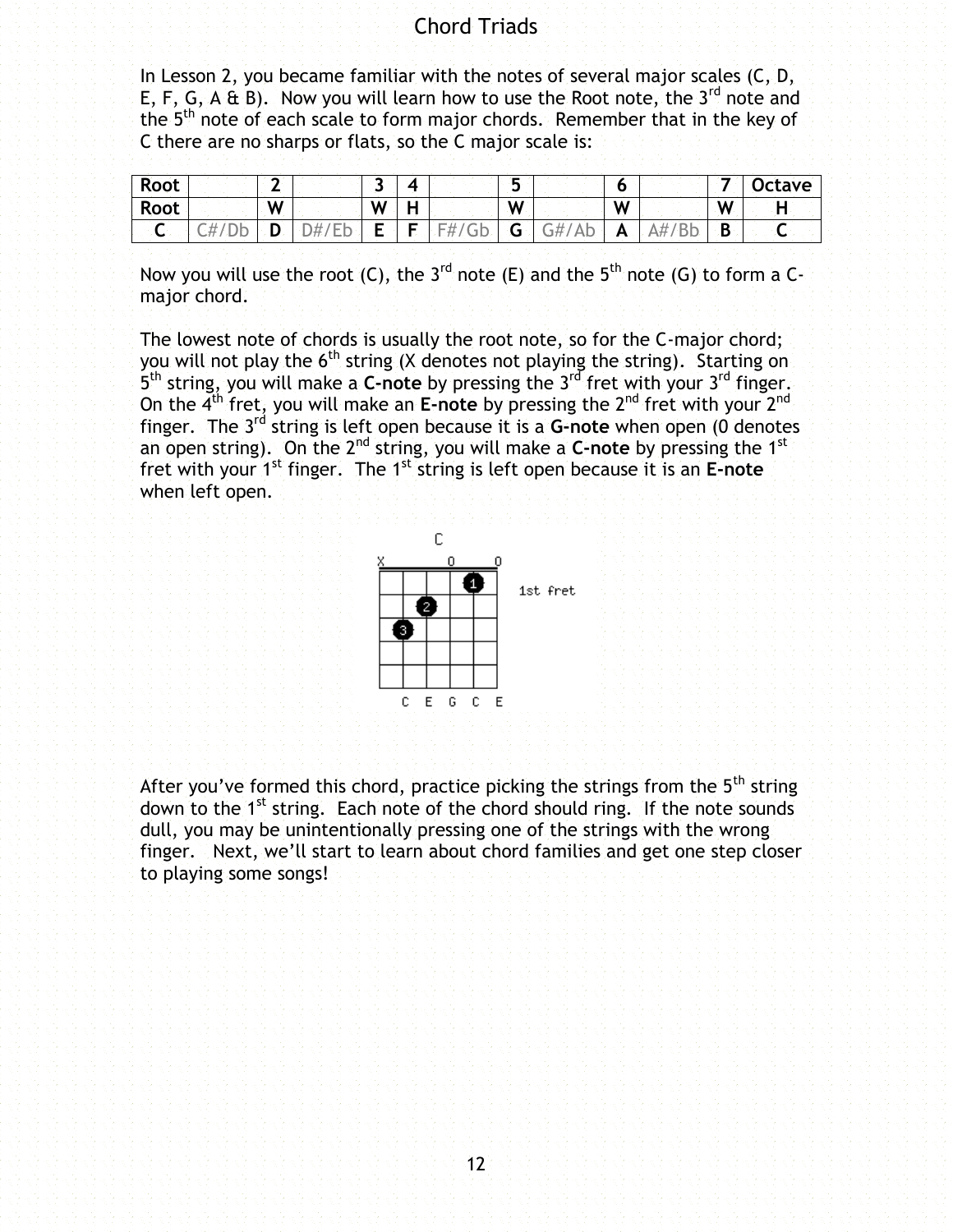#### Chord Families

<span id="page-12-0"></span>

| Let's move to another easy key to play: G-Major |  |  |  |
|-------------------------------------------------|--|--|--|
|                                                 |  |  |  |

| <b>Root</b> |           |   |       |   |                 |                                                                                                          |   |         |       |  |
|-------------|-----------|---|-------|---|-----------------|----------------------------------------------------------------------------------------------------------|---|---------|-------|--|
| Root        |           | W |       | W | Service Ballion |                                                                                                          | W | w       | W     |  |
|             | G#7<br>Ab |   | A#/Bb |   |                 | $\mathbf{B}$ $\mathbf{C}$ $\mathbf{C}$ $\#$ / $\mathbf{D}$ $\mathbf{D}$ $\#$ / $\mathbf{E}$ $\mathbf{D}$ |   | 88 E SH | F#/Gb |  |

Using the root (G), the  $3^{rd}$  note (B) and the  $5^{th}$  note (D), you will make the Gmajor chord this way:



This chord may also be played with your  $1^{st}$ ,  $2^{nd}$  and  $3^{rd}$  fingers, but learning to play the G-major chord with the above fingering will help you move from the G chord to the C chord more easily.

Chord families are chords made from the major scale. Most rock and folk tunes are based on chords formed from the **root** note, the **4 th** note and the **5 th** note. In the key of G major these chords would be: G major, C major and D major

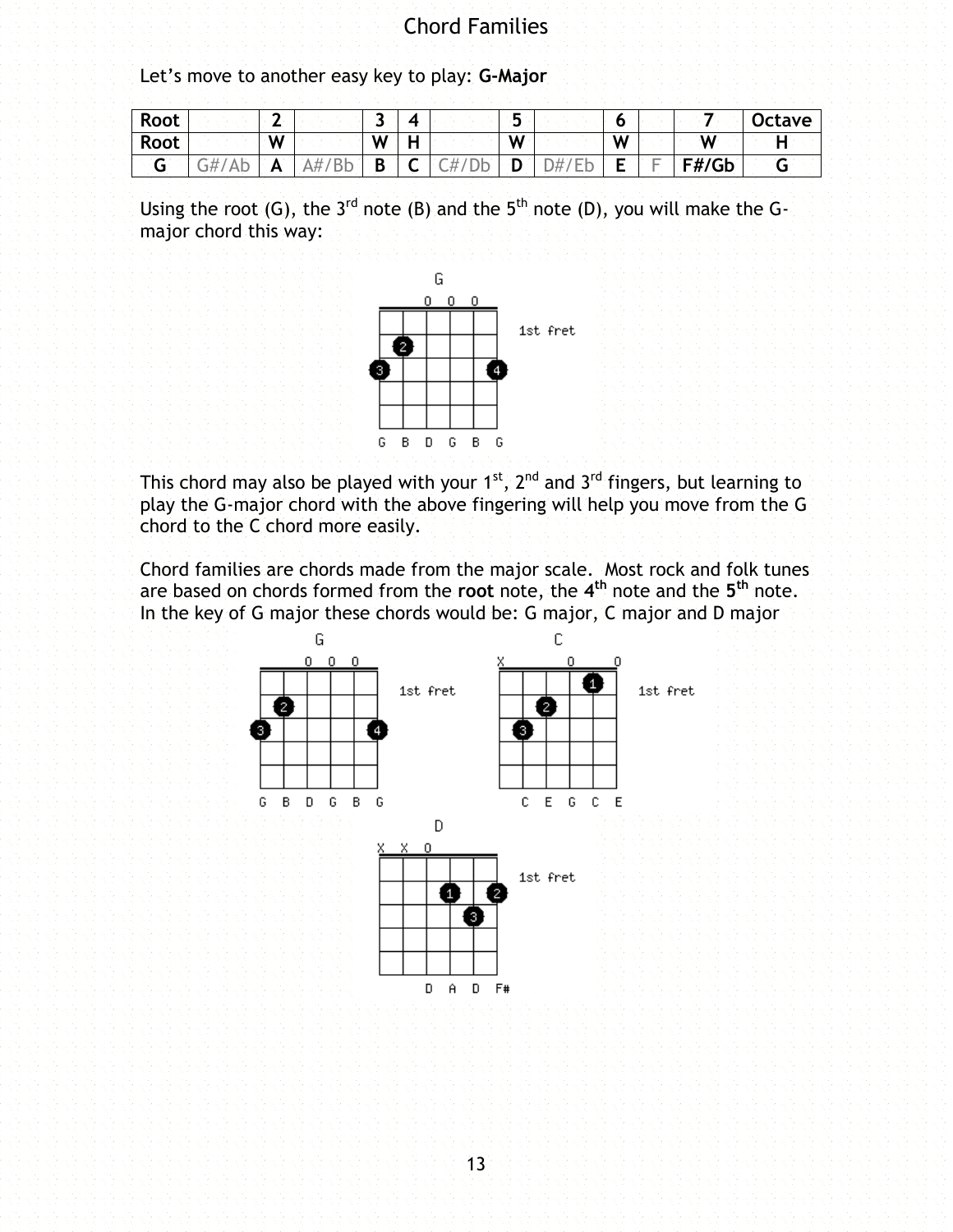Practice playing these chords by picking each of the strings without an X listed above them. Below are examples of a couple of songs you can play with just these three chords:

#### *Sweet Home Alabama (Lynyrd Skynyrd)*

*D C G (repeat)*

*D C G D C G Big wheels keep on turning; carry me home to see my kin. D C G Singing songs about the Southland, D C G I miss old 'Bamy once again and I think it's a sin D C G D C G Well I heard Mr. Young sing about her, I heard ole Neil put her down D C G I hope Neil Young will remember D C G A southern man don't need him around anyhow*

*D C G D C G Sweet home Alabama, where skies are so blue D C G D C G Sweet home Alabama, Lord I'm coming home to you*

*In Birmingham they love the governor Now we all did what we could do Now Watergate does not bother me Does your conscience bother you? Tell the truth*

*Now Muscle Shoals has got the Swampers And they've been known to pick a song or two Lord they get me off so much They pick me up when I'm feeling blue Now how about you*

There is one point in this song where an F major chord is used, but you can always learn that later! For the most part **Sweet Home Alabama** is just D major, C major, G major played over and over again. On the next page you'll find the words and chords to **The Joker** by Steve Miller, another three chord song.

14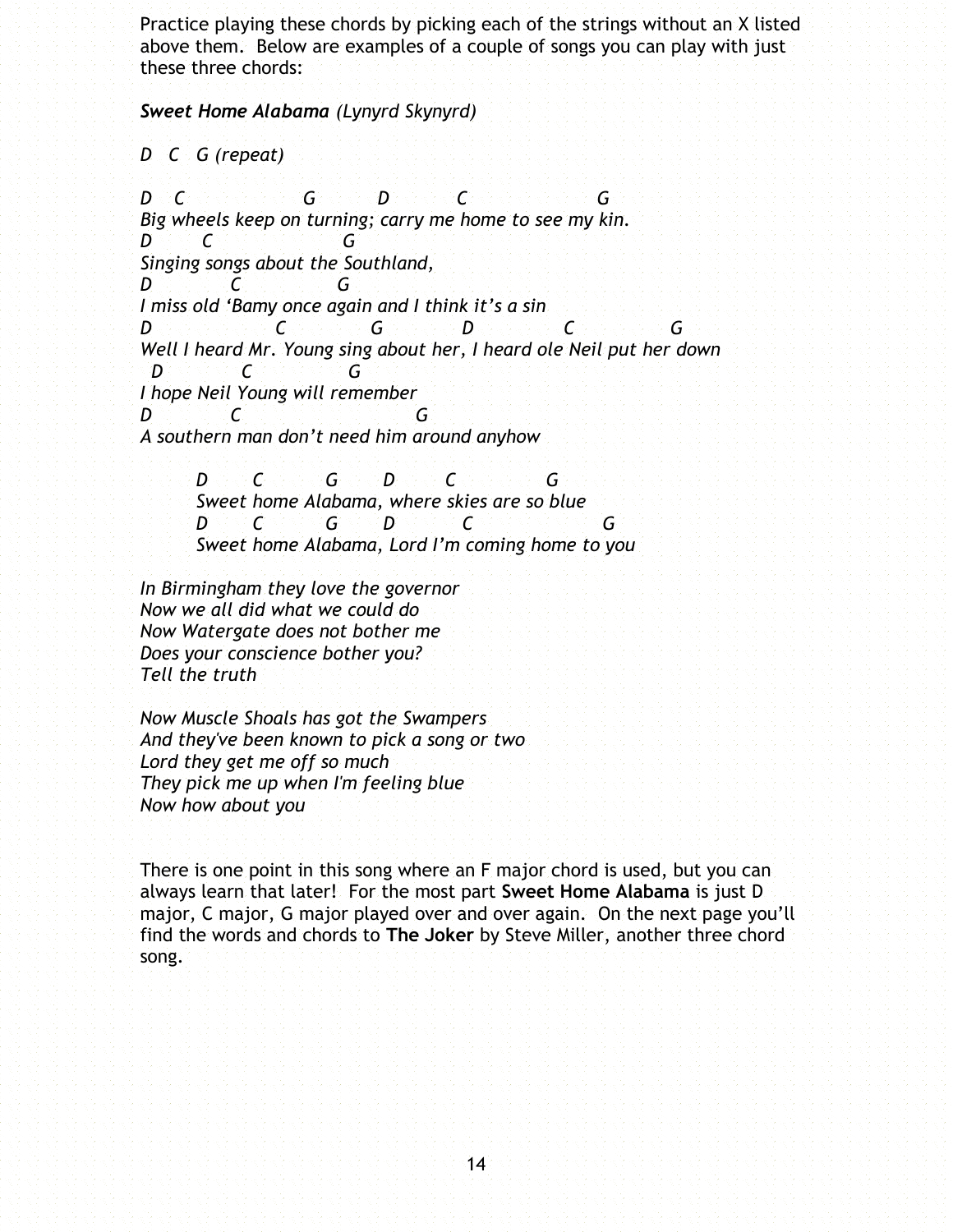*The Joker (Steve Miller) Intro: G C D C (2X)*

*G C D C Some people call me the space cowboy, yeah G C D C Some call me the gangster of love G C D C Some people call me Maurice G*  $G$  *C C D D* **<b>C** is **G** *Cause I speak of the pompitous of love C D C G People talk about me, baby C D C G Say I'm doin' you wrong, doin' you wrong C D C Well, don't you worry baby, don't worry*  $\mathcal{C}$  , and  $\mathcal{C}$  and  $\mathcal{C}$  and  $\mathcal{C}$  and  $\mathcal{C}$  and  $\mathcal{C}$  and  $\mathcal{C}$ *'Cause I'm right here, right here, right here, right here at home*  $G$  , and  $G$  is the contribution of  $G$  and  $G$  and  $G$   $\rightarrow$   $G$  . And  $G$ *'Cause I'm a picker, I'm a grinner, I'm a lover and I'm a sinner G C D C I play my music in the sun G C G C I'm a joker, I'm a smoker, I'm a midnight toker G C D C I sure don't want to hurt no one (Repeat)(2X) – (I get my lovin' on the run)*

*You're the cutest thing that I ever did see I really love your peaches Want to shake your tree Lovey-dovey, lovey-dovey, lovey-dovey all the time Ooo-eee baby, I'll sure show you a good time (chorus)*

*People keep talking about me baby They say I'm doin' you wrong Well don't you worry, don't worry, no don't worry mama 'Cause I'm right here at home*

<span id="page-14-0"></span>*You're the cutest thing I ever did see Really love your peaches want to shake your tree Lovey-dovey, lovey-dovey, lovey-dovey all the time Come on baby and I'll show you a good time*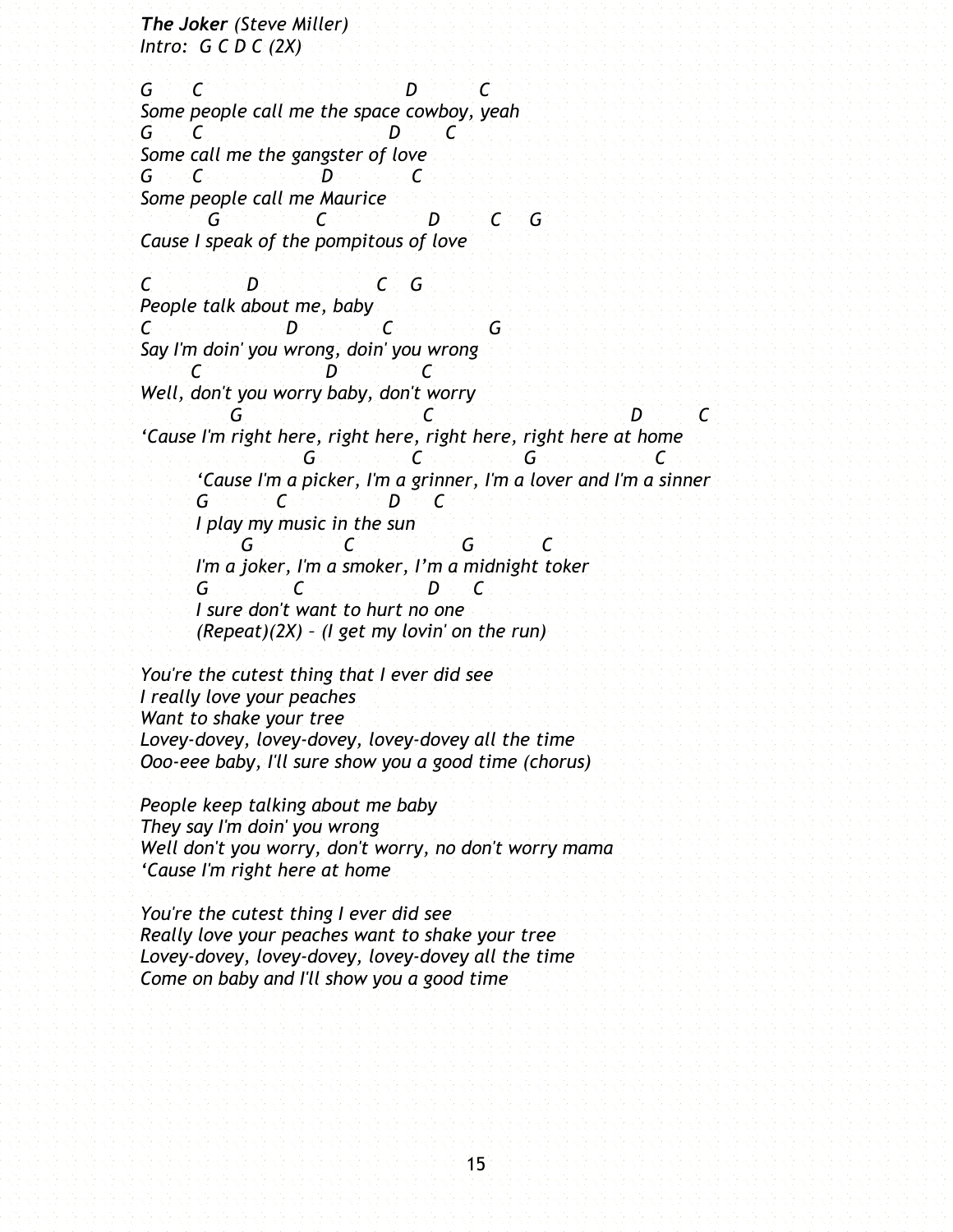1. Using the 1, 3, and 5 pattern to form major chords: diagram the following major chords:







**G Major**

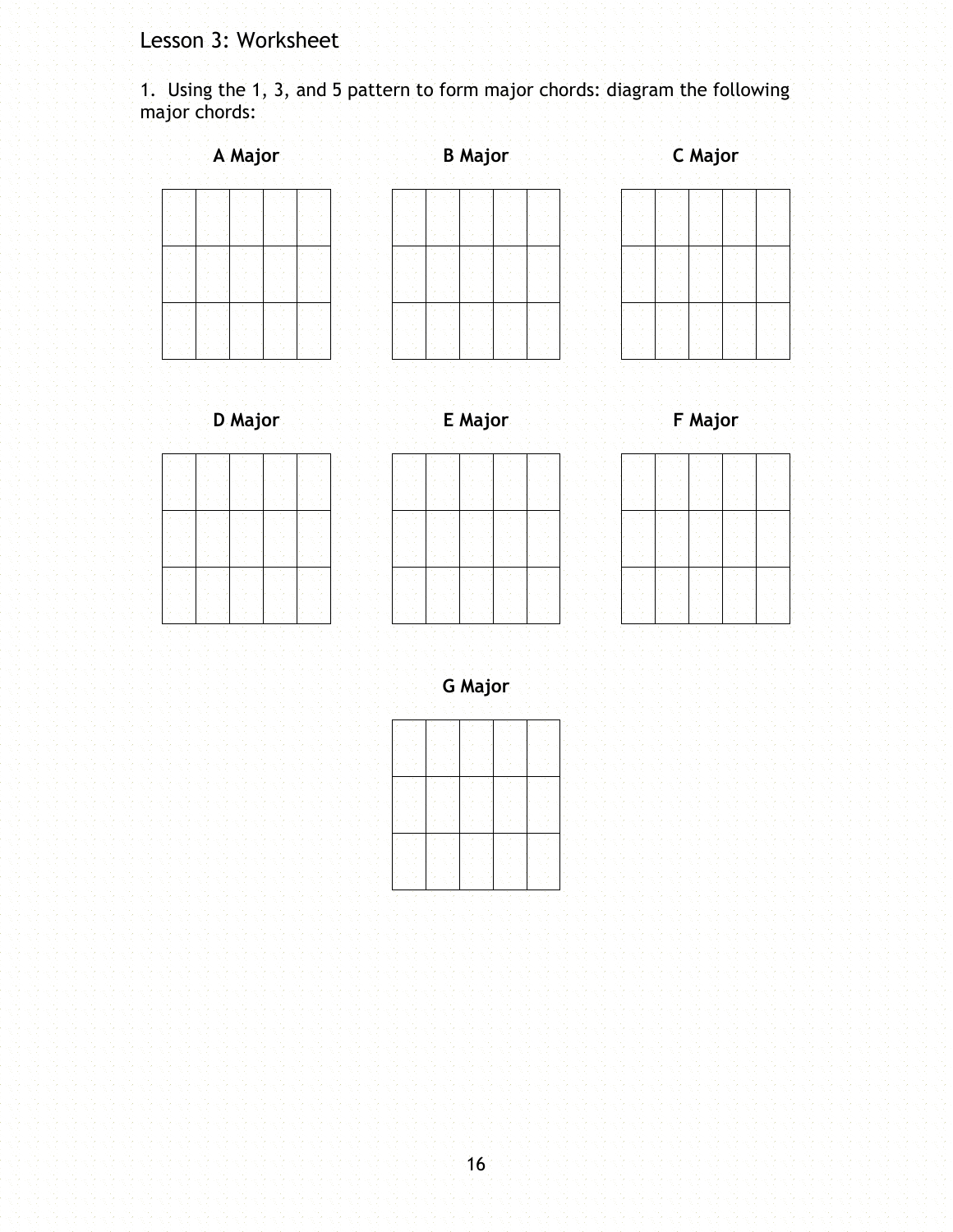#### **Answers**

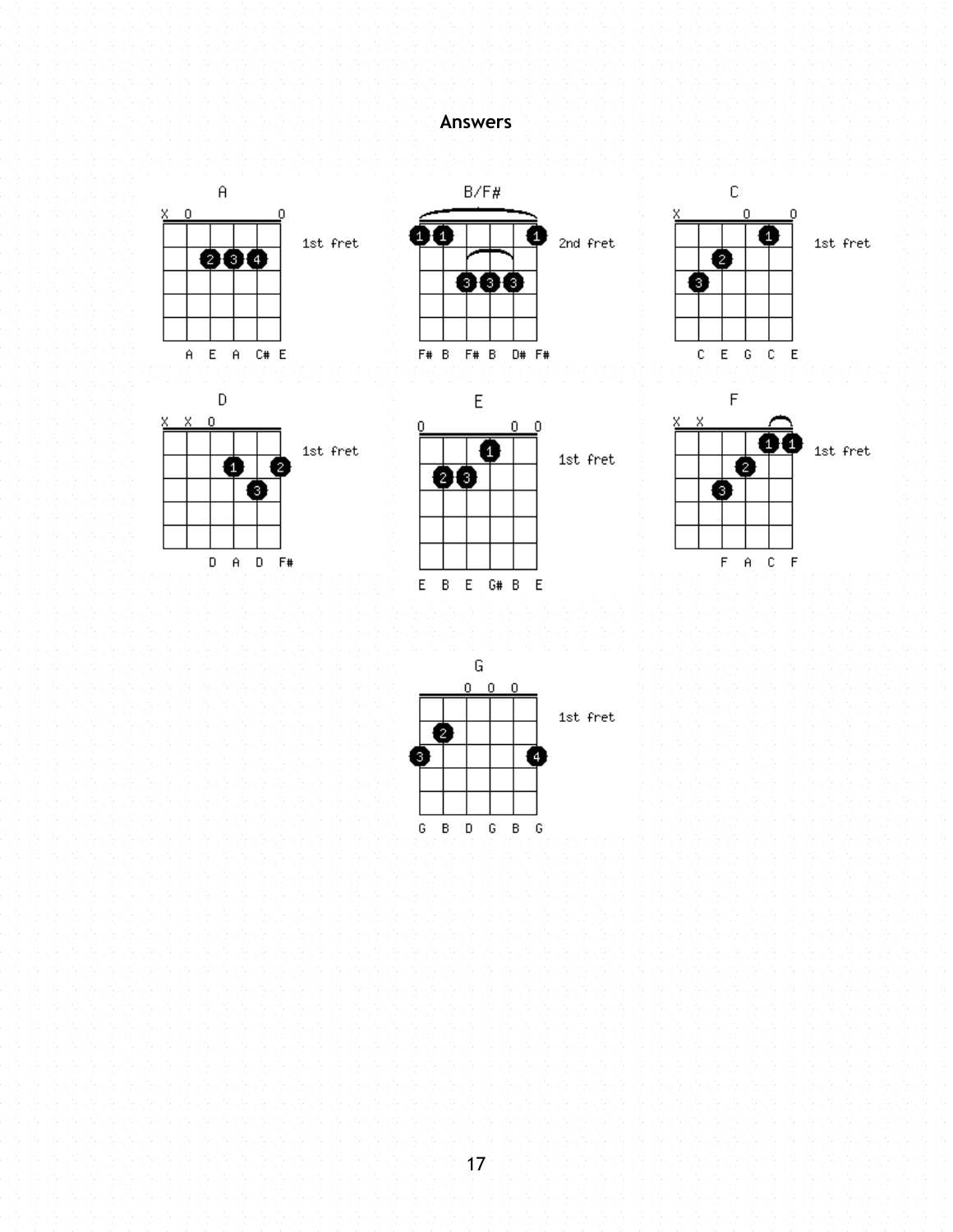## <span id="page-17-1"></span><span id="page-17-0"></span>Lesson 4: Minor Chords

#### Relative Minors

The relative minor chord of any key can be found by using the **6 th** note of that key as the root of a chord. For example, the relative minor of C major is Aminor, because A is the  $6<sup>th</sup>$  note of the C major scale and the A-minor scale has the same notes as the C-major scale. Below is the C-major scale:

| <b>Root</b> |  |           | سد |                             |     |            |   |                  |    | ∙tave |
|-------------|--|-----------|----|-----------------------------|-----|------------|---|------------------|----|-------|
|             |  | Ηh<br>〕立ノ |    | FIFI <i>HII</i><br>$11 - h$ | .G. | (1H)<br>Δľ | A | Бt<br>$\Delta$ H | B. |       |

The minor scale starts with the root and follows this pattern: W-H-W-W-H-W-W. Below is the A-minor scale:

| <b>Root</b> |       |  |   |          |  | - | Octave |
|-------------|-------|--|---|----------|--|---|--------|
| <b>Root</b> | <br>w |  | W | W        |  | W | <br>v  |
|             | п     |  | ν | . .<br>- |  |   |        |

Therefore, the relative minor chord of C-major is A-minor, formed from the Root, 3<sup>rd</sup> and 5<sup>th</sup> notes of the A-minor scale: A-C-E

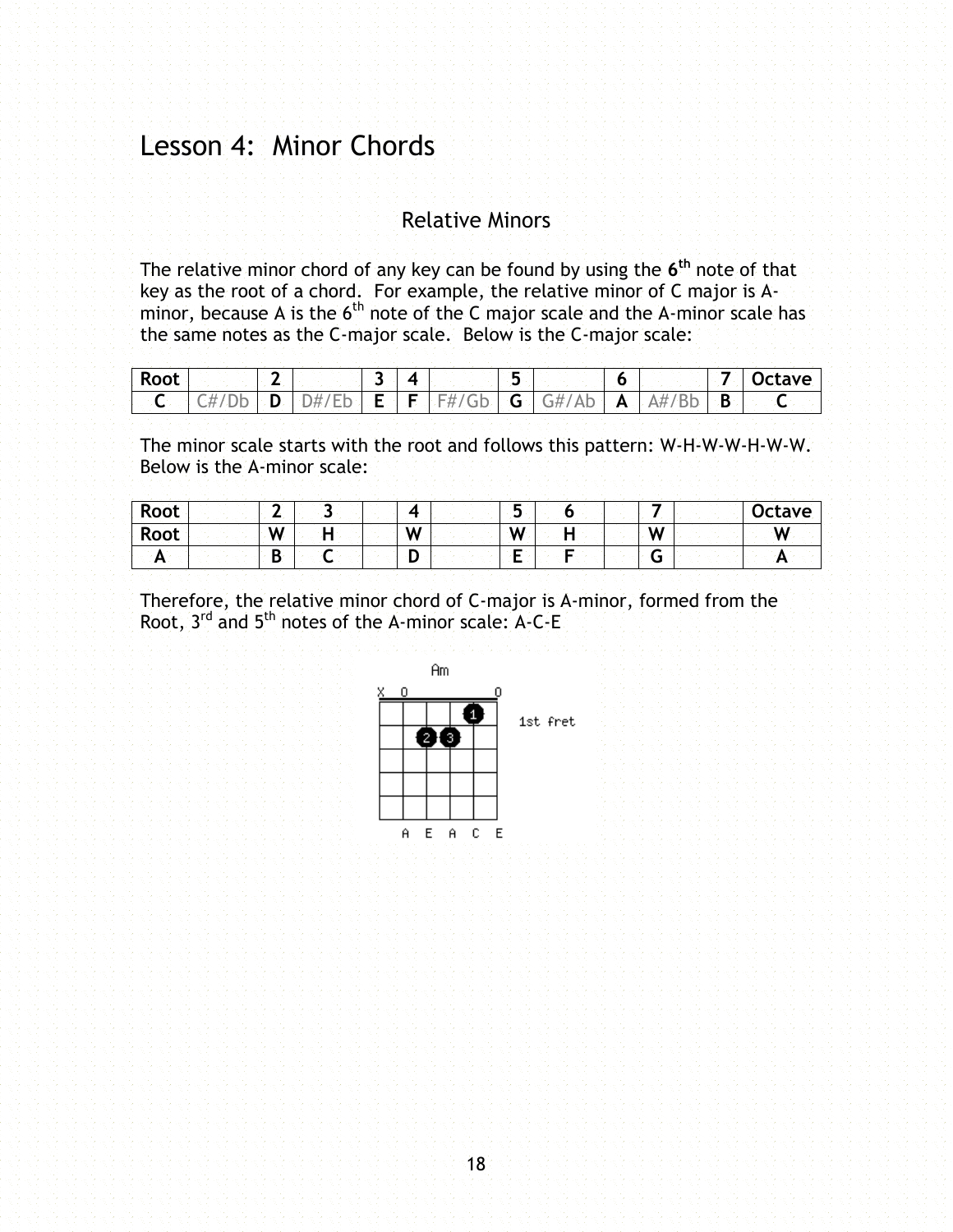## Flattened 3<sup>rd</sup> Note

<span id="page-18-0"></span>The music theory above may be too involved at this point for making minor chords, so here's a shortcut. Take any major chord and flatten at least one of the 3<sup>rd</sup> notes in that chord. For example:



The  $3^{rd}$  note of the A major scale is  $C#$ , so the flattened  $3^{rd}$  note would be C.

Here's another example:



The  $3^{rd}$  note of the D major scale is F#, so the flattened  $3^{rd}$  note would be F. Ok, one more:



The  $3^{rd}$  note of the E major scale is G#, so the flattened  $3^{rd}$  note would be G.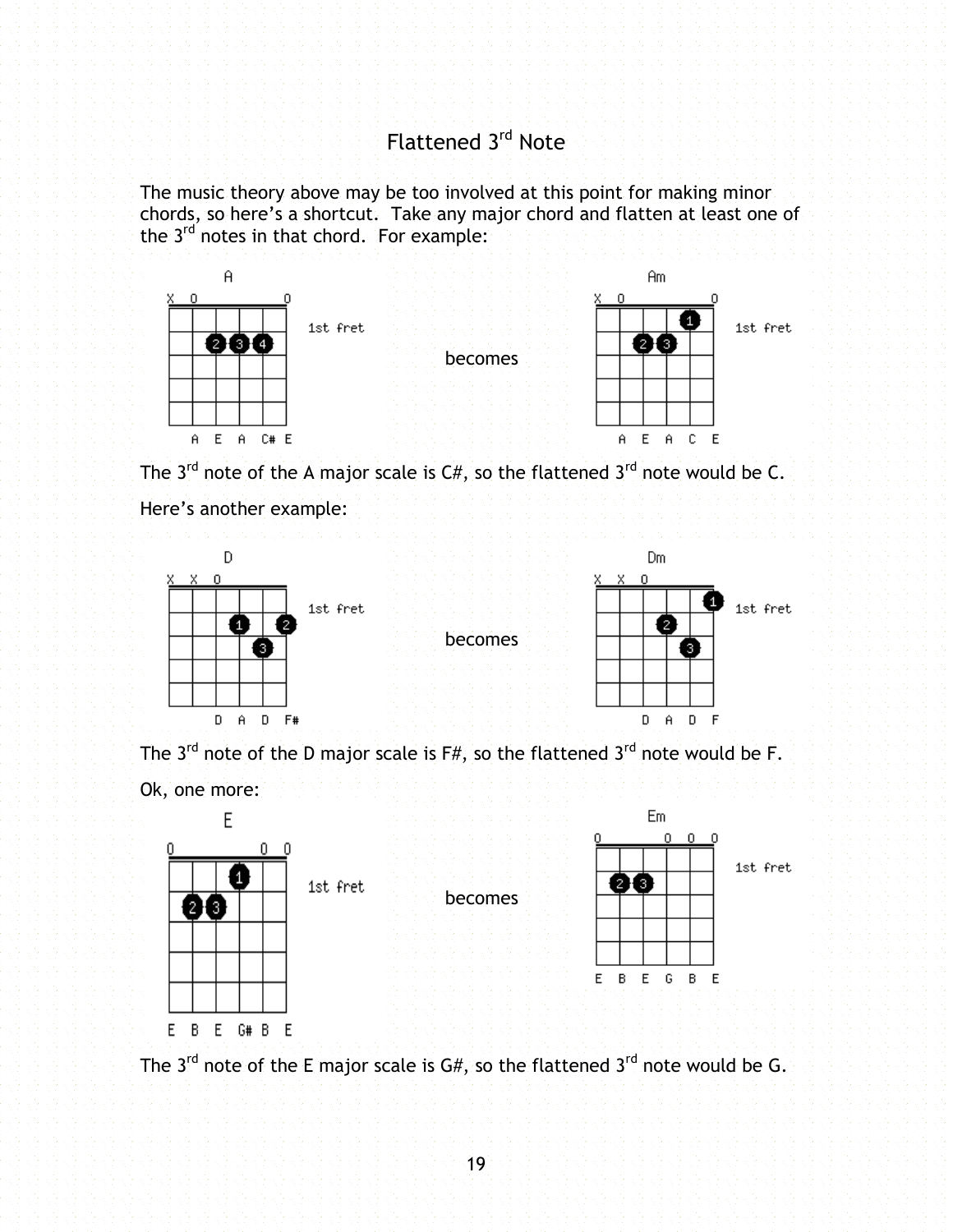Here are some songs you can play now that you've mastered a few minor chords. They have the chords (G-C-D) in them with the relative minor chord of G major: **E minor**!

#### **Wonderful Tonight** Eric Clapton

 $G$  defined by  $D$  defined by  $C$  and  $D$  defined by  $D$  It's late in the evening; she's wondering what clothes to wear GeV, which is a set of  $D$  denotes the  $C$  -contribution  $D$  She puts on her make up and brushes her long blonde hair C D G G/F# Em And then she asks me, Do I look al-right? C D G G D C D And I say yes, you look wonderful tonight

G D C D We go a party and everyone turns to see  $G$  D/F#  $C$  D This beautiful lady that's walking around with me C D G G/F# Em And then she asks me, do you feel alright? C D G And I say yes, I feel wonderful tonight

> C D G G/F# Em I feel wonderful because I see the love light in your eyes . In the contract of  $\mathsf D$  , the contract  $\mathsf C$  of  $\mathsf C$  ,  $\mathsf C$  ,  $\mathsf C$  ,  $\mathsf C$  ,  $\mathsf C$  ,  $\mathsf C$  And the wonder of it all is that you just don't realize G G D C D G D C D How much I love you

 $G$  by a contract  $C$  of  $C$  and  $C$  is a contract of  $C$  It's time to go home now and I've got an aching head  $G$  defined by  $G$  and  $G$  by  $D$  So I give her the car keys she helps me to bed C D G G/F# Em And then I tell her as I turn out the light D G G/F# Em I say my darling, you were wonderful tonight D G D C D G D C D G Oh my darling, you were wonderful tonight

[http://www.thetabworld.com/Clapton\\_Eric\\_\\_Wonderful\\_Tonight\\_guitar\\_chord](http://www.thetabworld.com/Clapton_Eric__Wonderful_Tonight_guitar_chord.html) [.html](http://www.thetabworld.com/Clapton_Eric__Wonderful_Tonight_guitar_chord.html)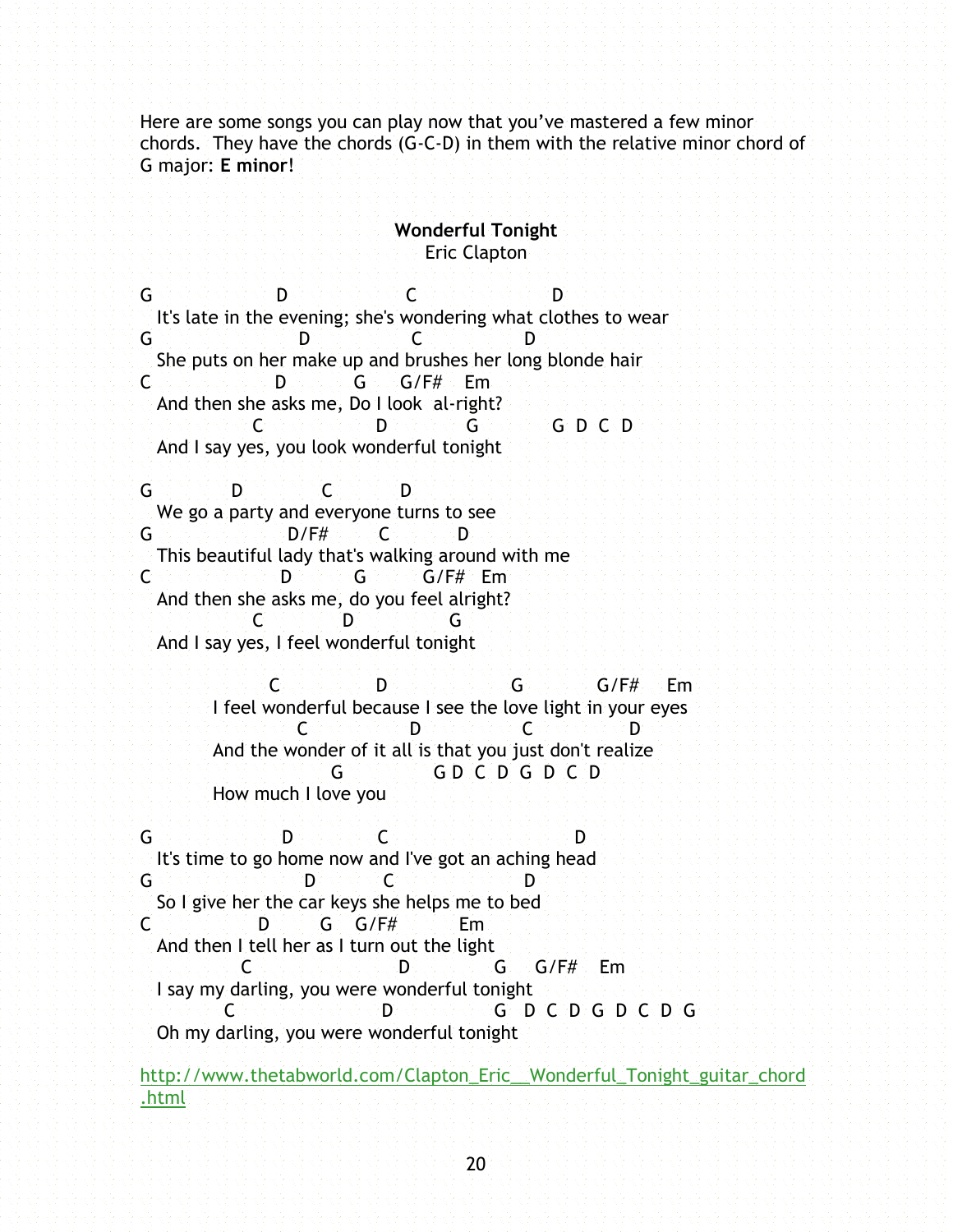#### **Stay** Jackson Browne

(D) G Em C D G Em C D (... People,) stay just a little bit longer.

D G Em C D G Em C D We wanna play just a little bit longer.

 G Em C D The promoter don't mind.

 G Em C D And the union don't mind

 G Em C D if we take a little time and we leave it all behind

 Em sing one more song.

 G Em C D G Em C D Oh, won't you stay just a little bit longer.

G Em C D Em Please, please, please say, you will. Say you will.

 G Em C D G Em C D Oh, won't you stay just a little bit longer.

 G Em C D G Em C D Oh, please, please stay just a little bit more.

 G Em C D now the promoter don't mind.

 G Em C D And the roadies don't mind,

 G Em C D Em if we take a little time and we leave it all behind sing one more song.

http://www.thetabworld.com/Jackson\_Browne\_\_Stay\_guitar\_chord.html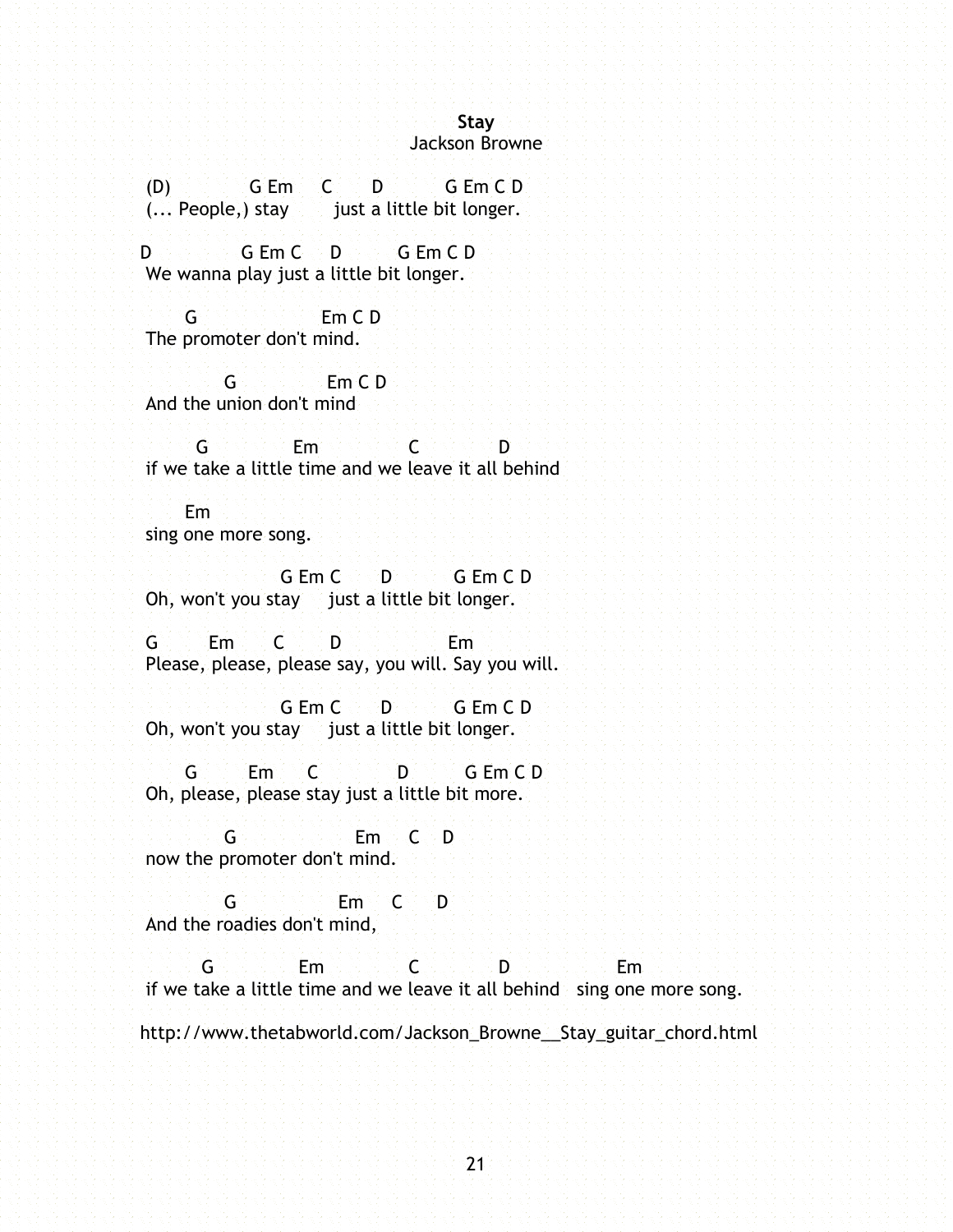#### *Brown Eyed Girl*

*Van Morrison*

*G C G D Hey where did we go, days when the rains came? G C G D Down in the hollow, playin' a new game, G C Laughing and a running hey, hey G D Skipping and a jumping G C In the misty morning fog with G D C Our hearts a thumpin' and you D G Em C D G My brown eyed girl, you my brown eyed girl.*

*Whatever happened to Tuesday and so slow? Going down the old mine with a transistor radio Standing in the sunlight laughing, Hiding behind a rainbow's wall, Slipping and sliding All along the water fall, with you My brown eyed girl, you my brown eyed girl.*

*D G Do you remember when we used to sing? G C G D Sha la la la la la la la la la la te da*

*So hard to find my way, now that I'm all on my own. I saw you just the other day, my how you have grown, Cast my memory back there, Lord Sometime I'm overcome thinking 'bout Making love in the green grass Behind the stadium with you My brown eyed girl, you my brown eyed girl*

*Do you remember when we used to sing? Sha la la la la la la la la la la te da.*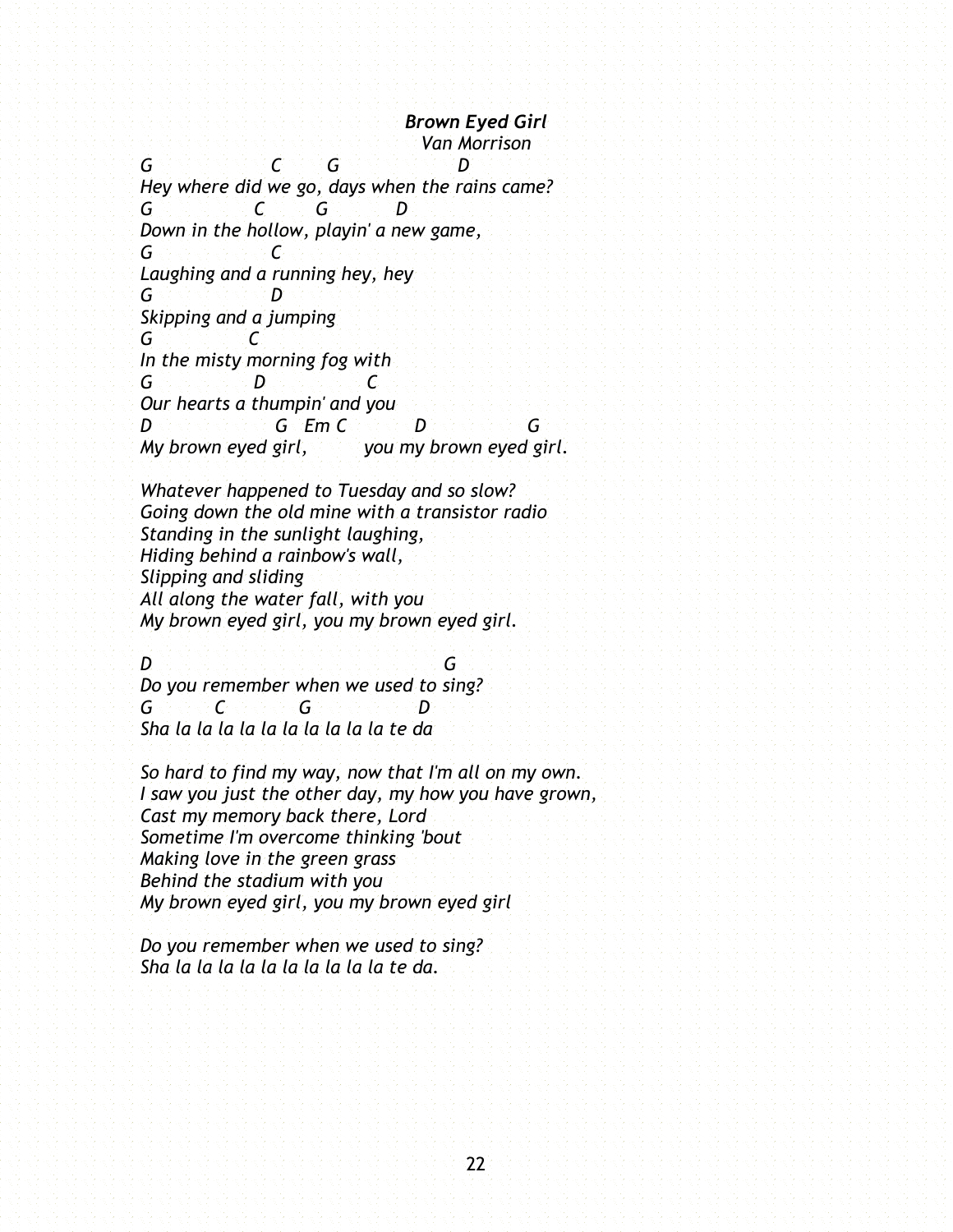*Country Roads John Denver*

*G Em Almost heaven West Virginia D C G Blue Ridge Mountains Shenandoah River G Em Life is old there older than the trees D C G Younger than the mountains blowin' like a breeze*

> *G D Country roads take me home Em C To the place I belong G D West Virginia mountain momma C G Take me home country roads*

*All my memories gather round her Miner's lady stranger to blue water Dark and dusty painted on the sky Misty taste of moonshine teardrop in my eyes*

> *Country roads take me home To the place I belong West Virginia mountain momma Take me home country roads*

*Em D C G I hear a voice in the morning how she calls me C D G The radio reminds me of my home far away Em F C Drivin' down the road I get a feelin' G G7 That I should been home yesterday yesterday*

*Country roads take me home To the place I belong West Virginia mountain momma Take me home country roads Take me home down country roads.*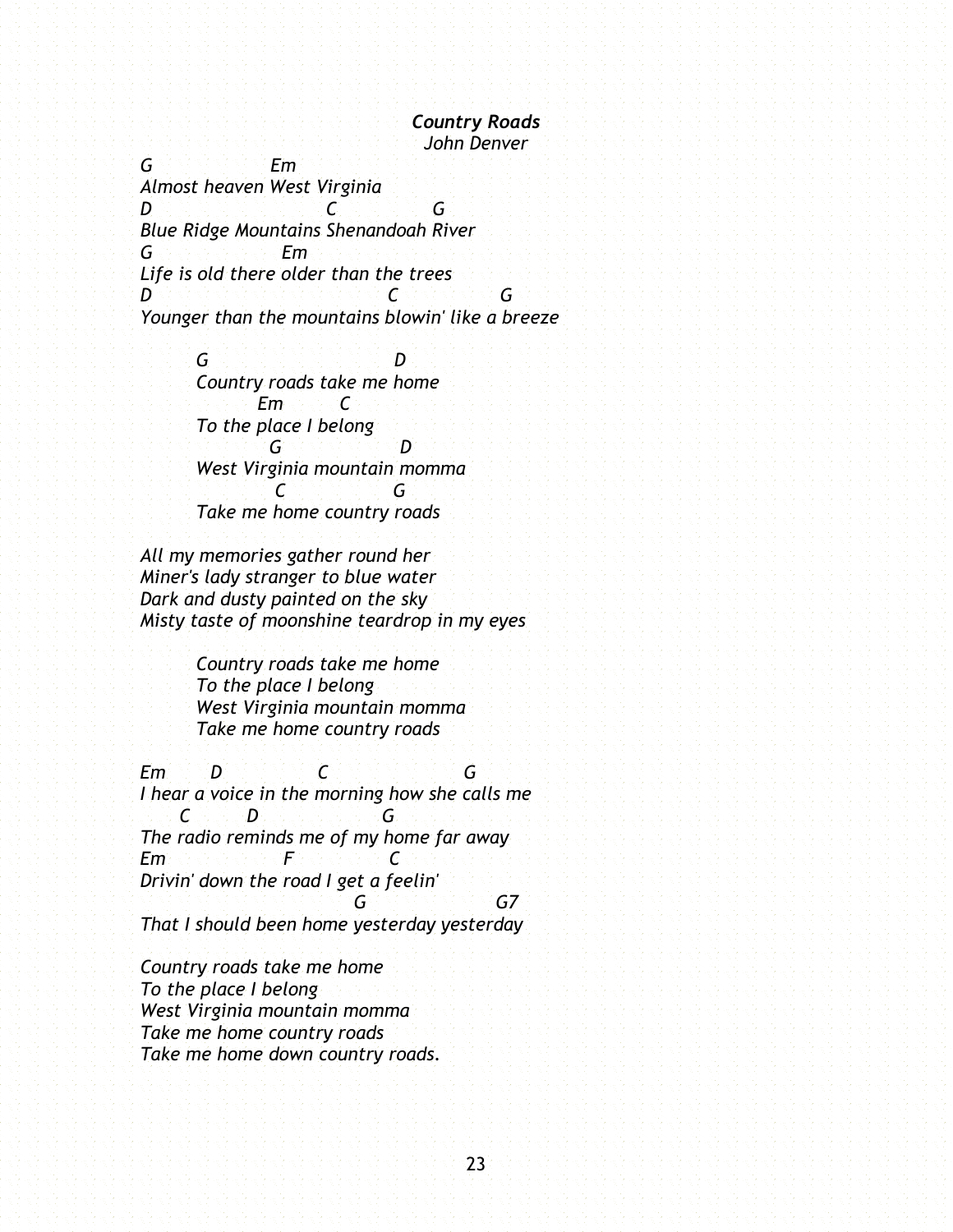<span id="page-23-0"></span>Lesson 4: Worksheet

1. What is the relative minor chord of G major? \_\_\_\_\_\_\_\_\_\_\_\_\_\_\_\_\_\_\_\_\_\_\_\_\_\_\_\_\_\_\_\_

2. What are the notes of that chord?  $\overline{\phantom{a}}$ 

3. Using the 1, 3b, 5 pattern to form minor chords: diagram the following major chords.

**A Minor B Minor D Minor**







**E Minor F Minor**

| ź |  | ź |  |
|---|--|---|--|
|   |  |   |  |
|   |  |   |  |
|   |  |   |  |
|   |  |   |  |
|   |  |   |  |
|   |  |   |  |
|   |  |   |  |
|   |  |   |  |
|   |  |   |  |

| ç<br>ç<br>s<br>z<br>ź<br>ź<br>z<br>ç<br>٠ |  |  |  |  |  |
|-------------------------------------------|--|--|--|--|--|
|                                           |  |  |  |  |  |
|                                           |  |  |  |  |  |
|                                           |  |  |  |  |  |
|                                           |  |  |  |  |  |
|                                           |  |  |  |  |  |
|                                           |  |  |  |  |  |
|                                           |  |  |  |  |  |
|                                           |  |  |  |  |  |
|                                           |  |  |  |  |  |
|                                           |  |  |  |  |  |
|                                           |  |  |  |  |  |
|                                           |  |  |  |  |  |
|                                           |  |  |  |  |  |
|                                           |  |  |  |  |  |
|                                           |  |  |  |  |  |
|                                           |  |  |  |  |  |
|                                           |  |  |  |  |  |
|                                           |  |  |  |  |  |
|                                           |  |  |  |  |  |
|                                           |  |  |  |  |  |
|                                           |  |  |  |  |  |
|                                           |  |  |  |  |  |
|                                           |  |  |  |  |  |
|                                           |  |  |  |  |  |
|                                           |  |  |  |  |  |
|                                           |  |  |  |  |  |
|                                           |  |  |  |  |  |
|                                           |  |  |  |  |  |
|                                           |  |  |  |  |  |
|                                           |  |  |  |  |  |
|                                           |  |  |  |  |  |
|                                           |  |  |  |  |  |
|                                           |  |  |  |  |  |
|                                           |  |  |  |  |  |
|                                           |  |  |  |  |  |
|                                           |  |  |  |  |  |
|                                           |  |  |  |  |  |
|                                           |  |  |  |  |  |
|                                           |  |  |  |  |  |
|                                           |  |  |  |  |  |
|                                           |  |  |  |  |  |
|                                           |  |  |  |  |  |
|                                           |  |  |  |  |  |
|                                           |  |  |  |  |  |
|                                           |  |  |  |  |  |
|                                           |  |  |  |  |  |
|                                           |  |  |  |  |  |
|                                           |  |  |  |  |  |
|                                           |  |  |  |  |  |
|                                           |  |  |  |  |  |
|                                           |  |  |  |  |  |
|                                           |  |  |  |  |  |
|                                           |  |  |  |  |  |
|                                           |  |  |  |  |  |
|                                           |  |  |  |  |  |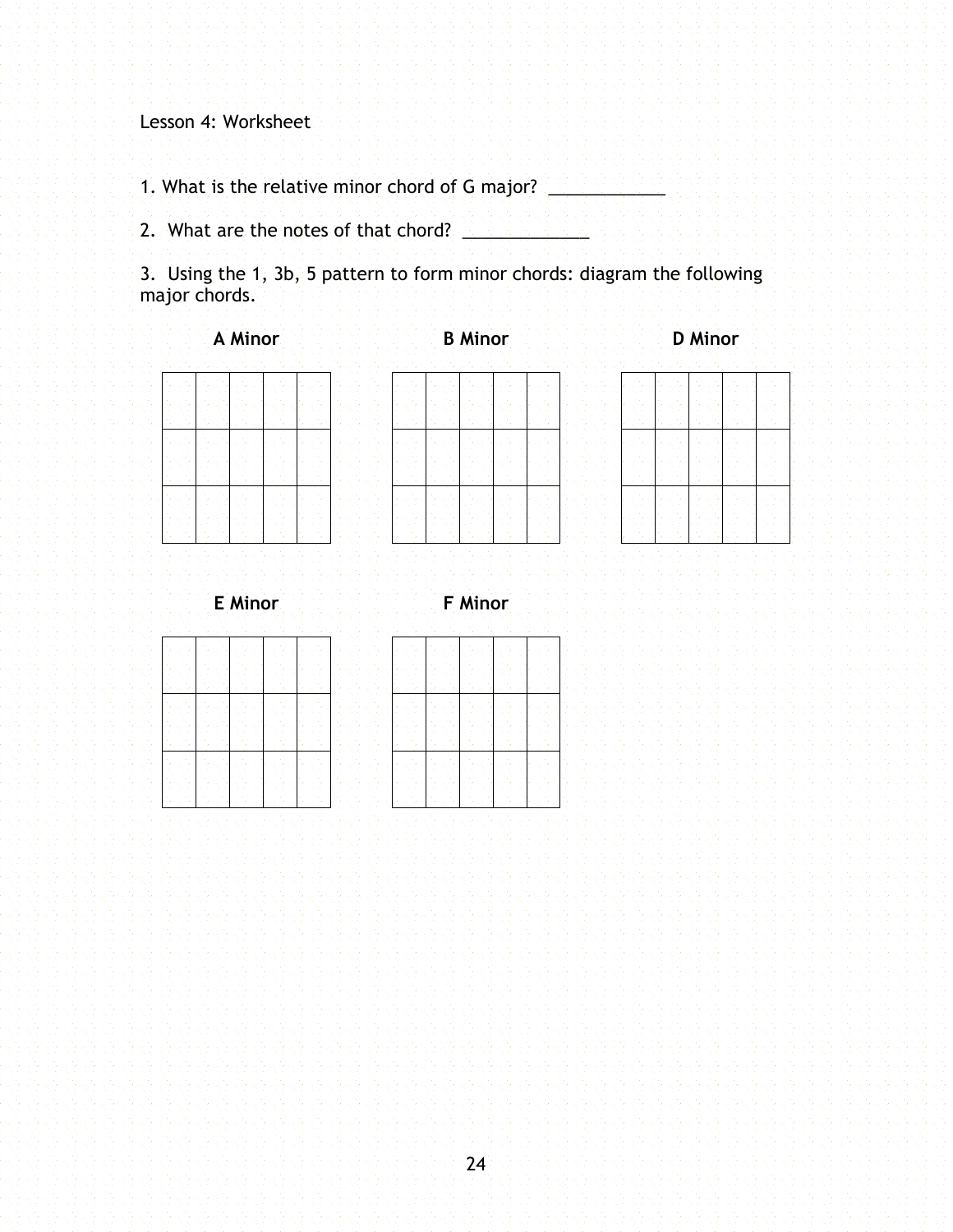#### **Answers**

1. What is the relative minor chord of G major?  $E$  minor

2. What are the notes of that chord?  $E-G-B$ 

3. Using the 1, 3b, 5 pattern to form minor chords: diagram the following major chords.

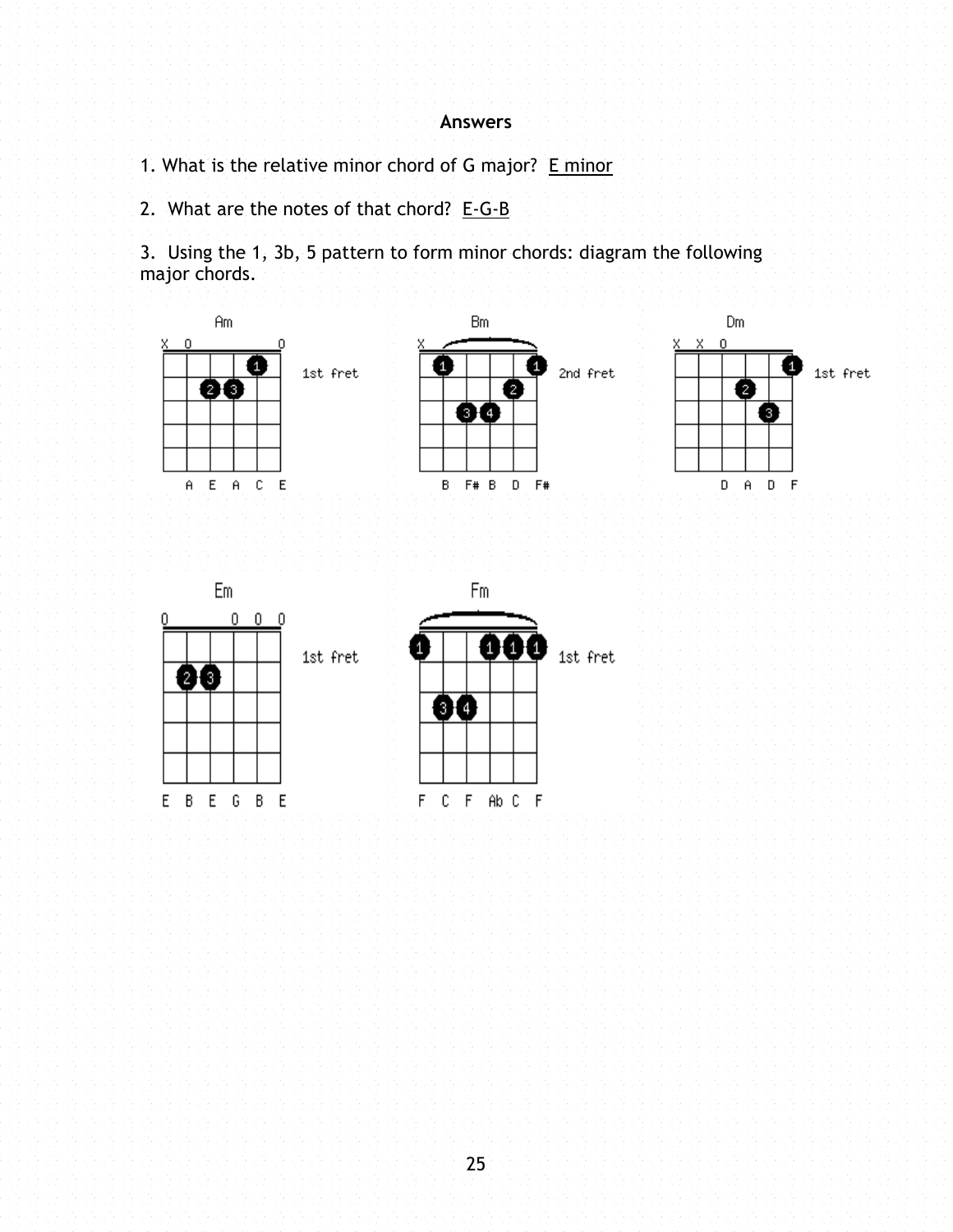## <span id="page-25-1"></span><span id="page-25-0"></span>Lesson 5: Seventh Chords

#### 7<sup>th</sup> Inning Stretch

Whether you intend to play rock, country or folk tunes, you will definitely want to learn how to play major and minor  $7<sup>th</sup>$  chords because they add flavor to a song like cilantro adds flavor to eggs.

7<sup>th</sup> chords are very easy to make: take any major chord and introduce at least one note that is the **flattened 7 th** note of that chord's major scale. For example:



The 7th note of an A major scale is a **G#**, so a flattened 7th note would be **G**.

Here's another example:



The 7<sup>th</sup> note of a D major scale is a C#, so a flattened 7<sup>th</sup> note would be C.

26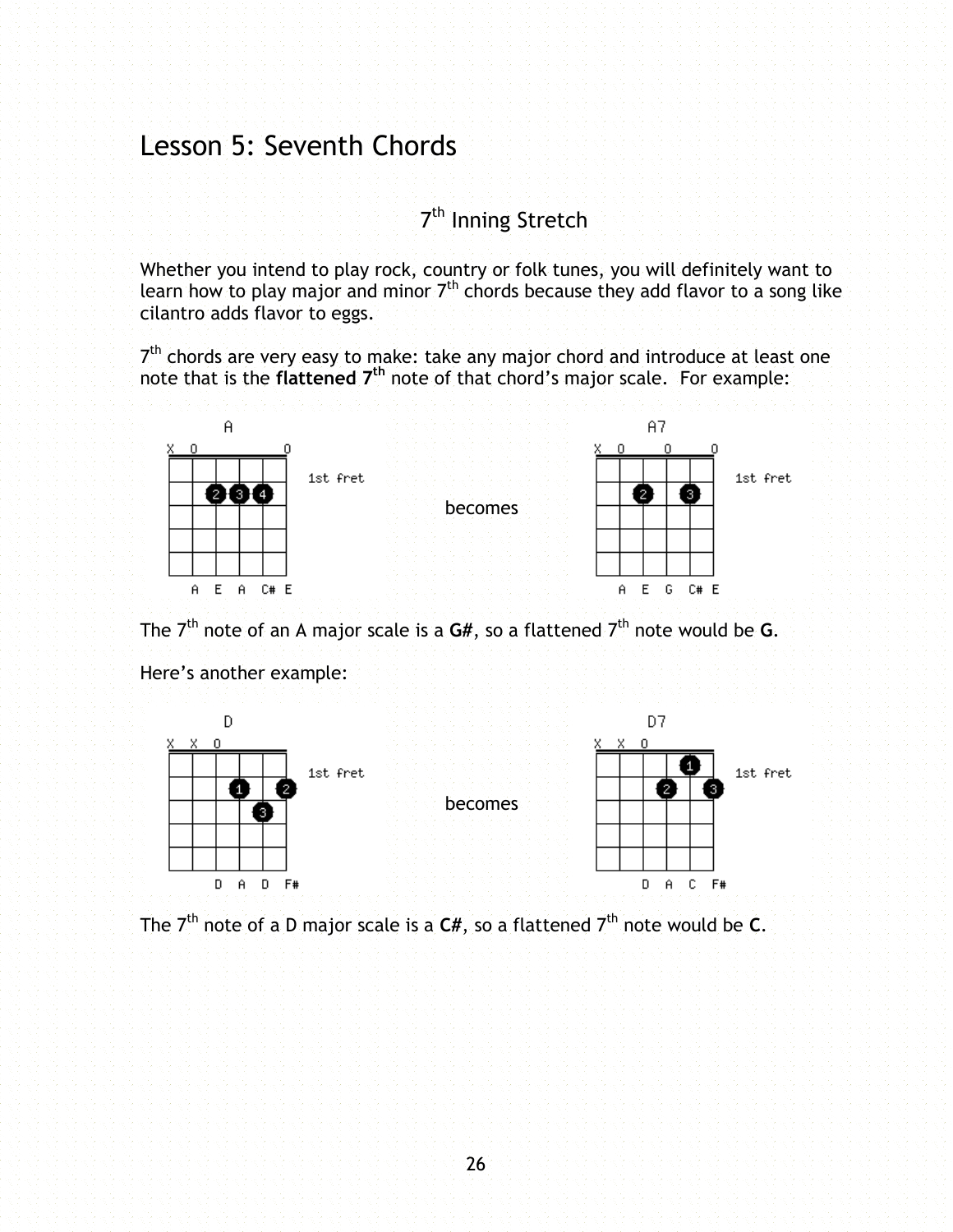#### Minor Sevenths

<span id="page-26-0"></span>There are two rules to making minor chords: first you make the major chord into a minor chord by flattening the  $3^{rd}$  note and then you add a flattened  $7^{th}$  note. For example:



The 3rd note of the A major scale is **C#**, so the flattened 3rd note would be **C**. The 7th note of the A major scale is a **G#**, so a flattened 7th note would be **G**.

Here's another example:



<span id="page-26-1"></span>

#### Major Sevenths

The major seventh chord should not be confused with the seventh chord. The difference between an **A7** and an **Amaj7** is that the 7th note of the major scale is **not** flattened in a major seventh chord. This makes a major seventh chord fairly easy to make since you just drop one of the eighth notes down a half step to add a seventh note.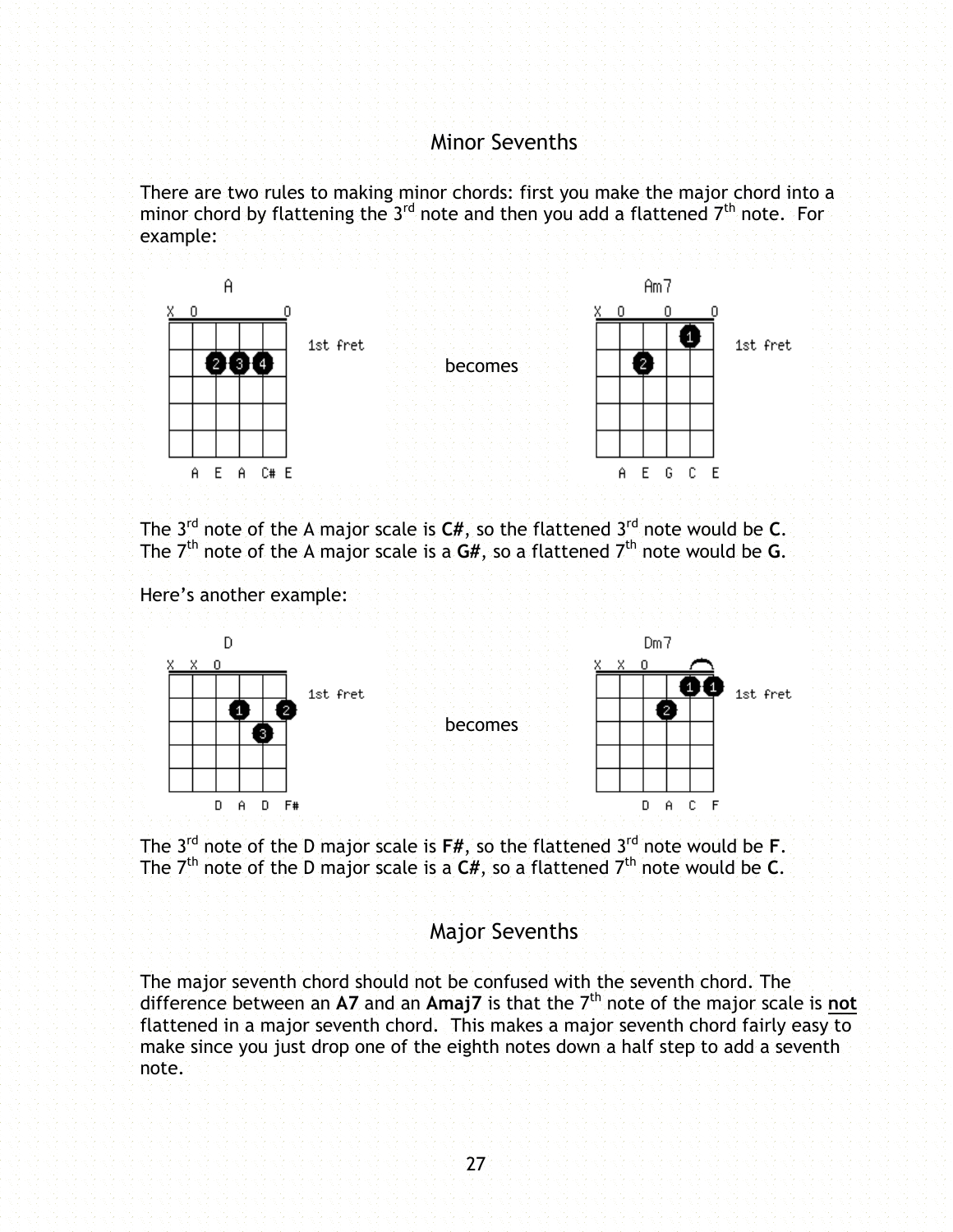Here are two examples using the A and D chords:



The 7<sup>th</sup> note of the A major scale is a  $G#$ , so the A on the 3<sup>rd</sup> string is dropped 1/2 step to a **G#**.

Here's another example:



The  $7<sup>th</sup>$  note of the D major scale is a  $C#$ , so the D on the  $2<sup>nd</sup>$  string is dropped  $\frac{1}{2}$  step to a **C#**.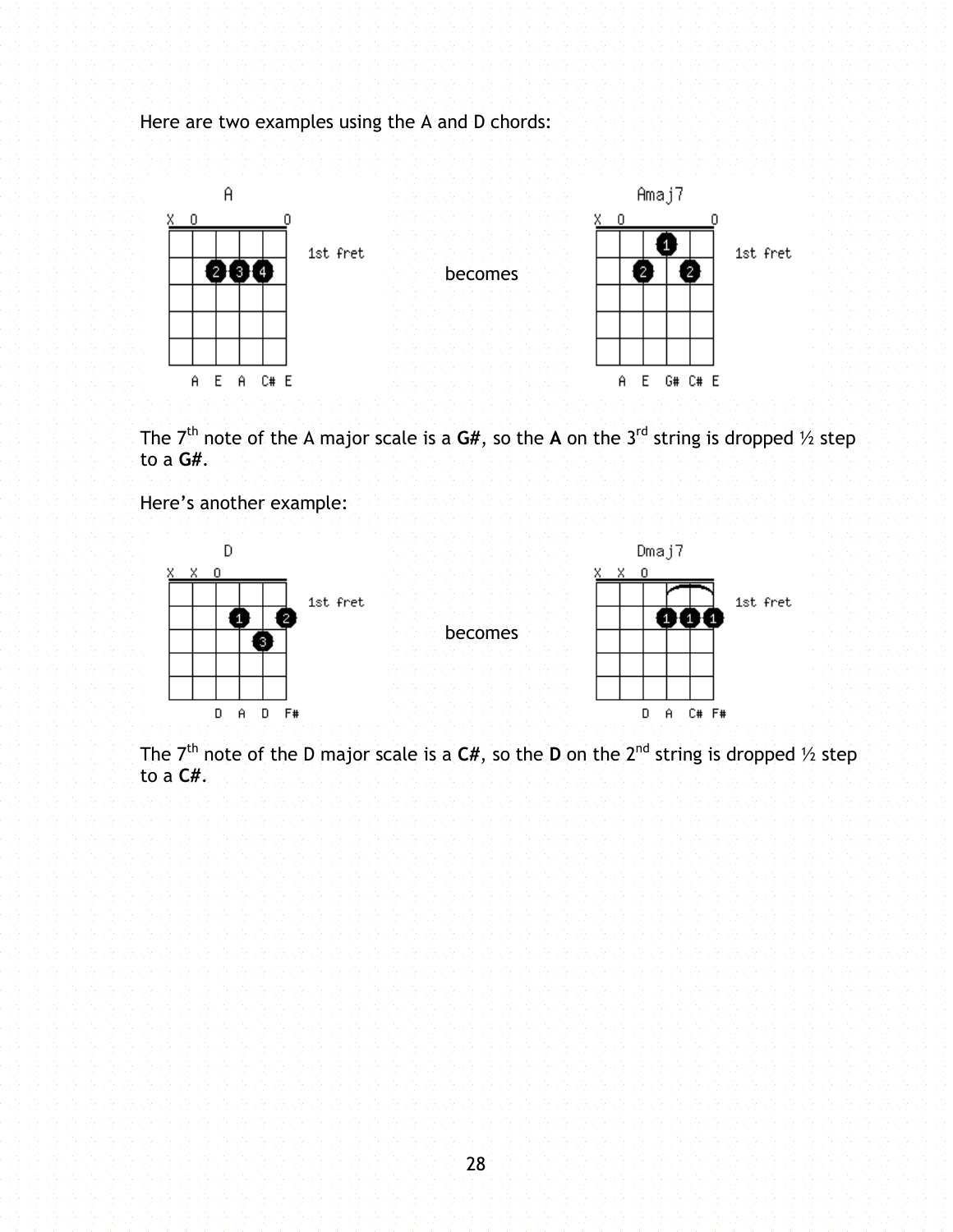## <span id="page-28-0"></span>Lesson 5: Worksheet

## Diagram the following chords:











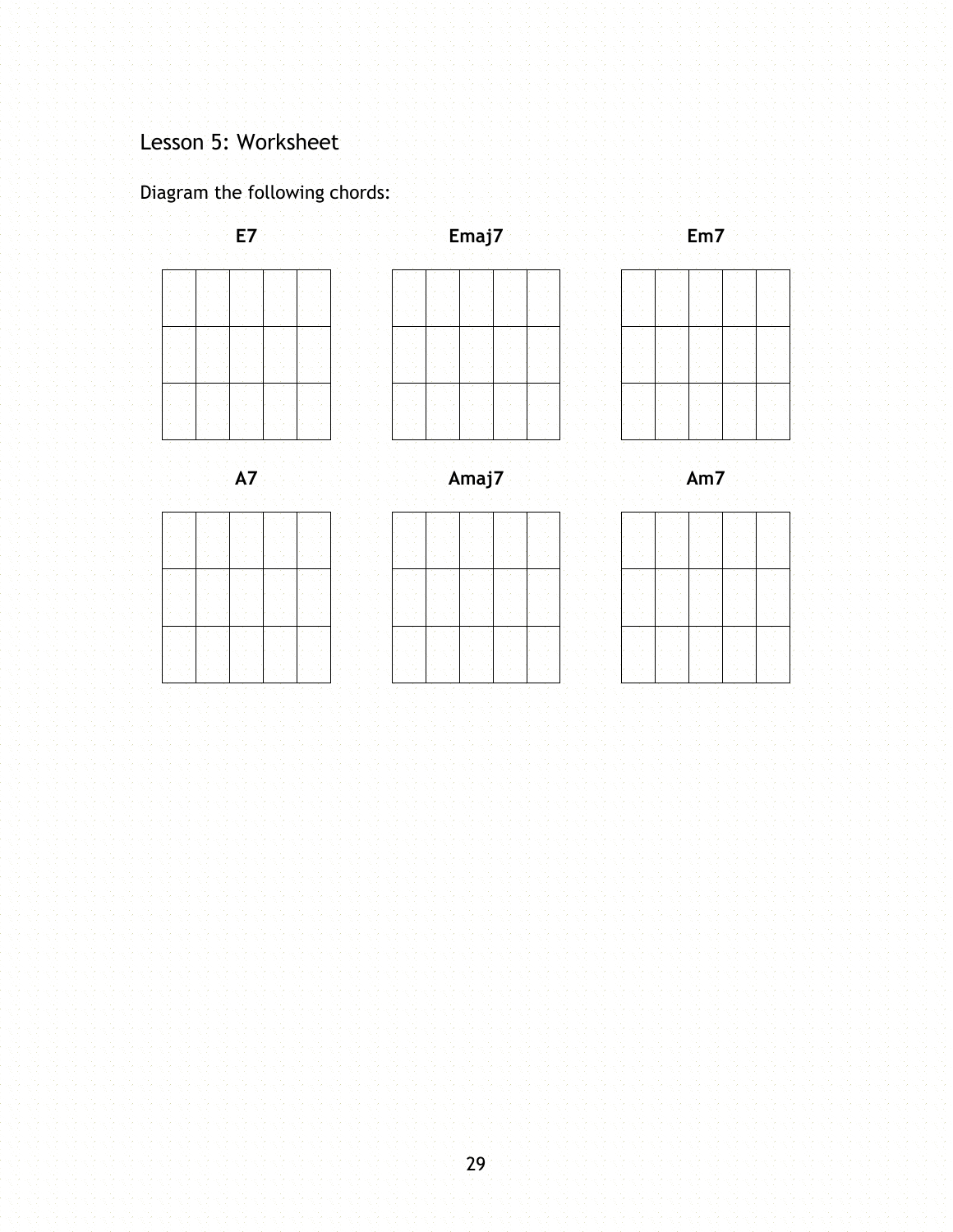## **Chapter 5: Answers**

## Diagram the following chords:

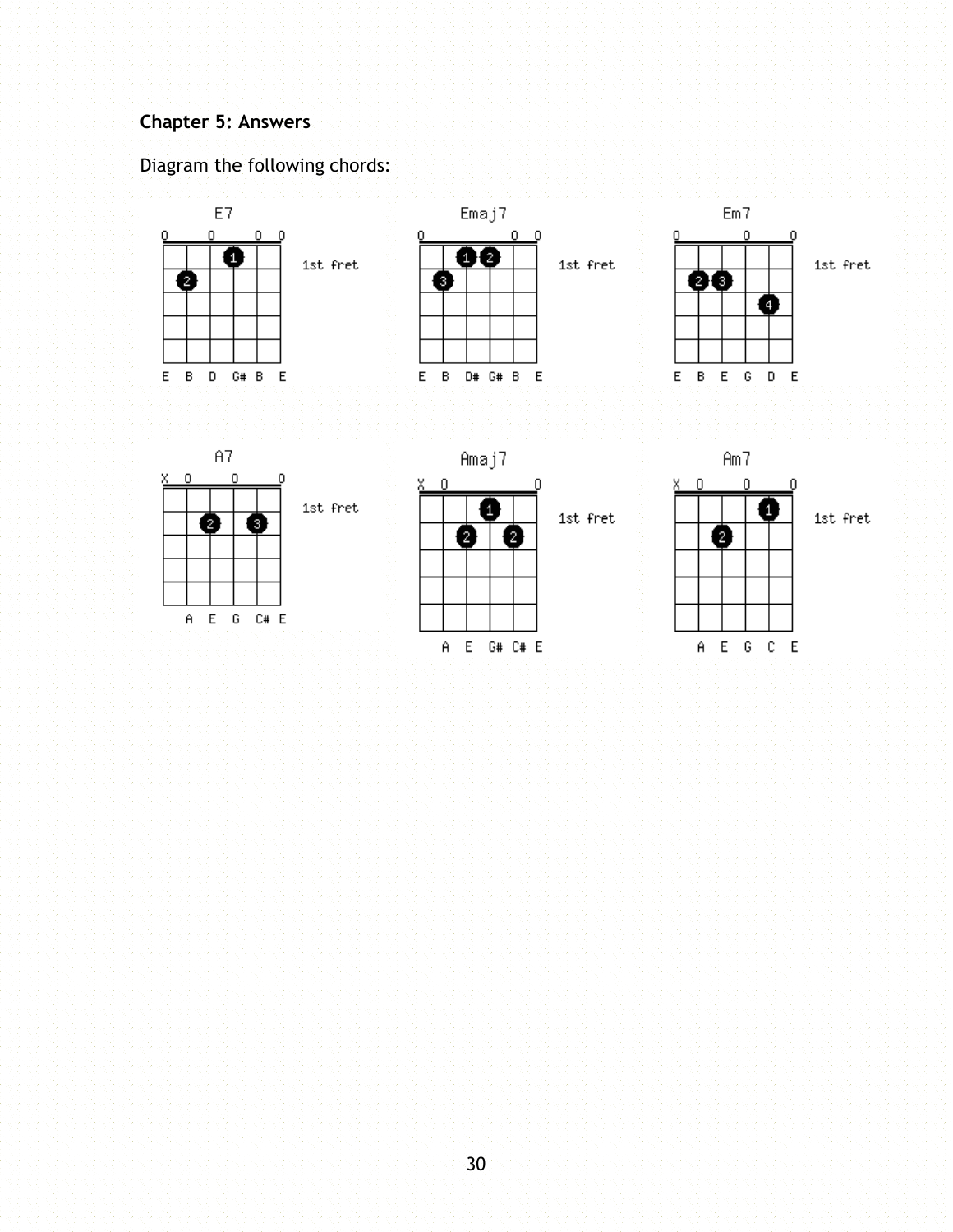## <span id="page-30-1"></span><span id="page-30-0"></span>Lesson 6: Barre Chords

#### E formation: Major, Minor, Sevenths

Although most folk songs can be played without the use of **barre chords**, they are essential to playing most rock songs! **Barre Chords** are chords that have your index finger holding down more than one string and not playing with any open strings. Below is a picture of an F major chord, using the barring method:



Note that the  $2^{nd}$ ,  $3^{rd}$  and  $4^{th}$  fingers are playing the formation of an E major chord while the 1<sup>st</sup> finger is barring all of the strings of the first fret. You may find this hard to do at first because the 1<sup>st</sup> finger must be held flat and you are putting your  $4<sup>th</sup>$ finger to work for the first time, but barre chords have a great advantage over open chords: they can be moved up and down the neck to make any chord you want. For example:



All major, minor and seventh chords can be made using E formation barre chords. Let's look at A major, Am, Am7 and Amaj7 using E formation barre chords. The  $1^{st}$ finger is barred across the 5<sup>th</sup> fret, making the 6<sup>th</sup> string an A note. The 2<sup>nd</sup>, 3<sup>rd</sup> and 4<sup>th</sup> fingers make an E formation to create the rest of the chord: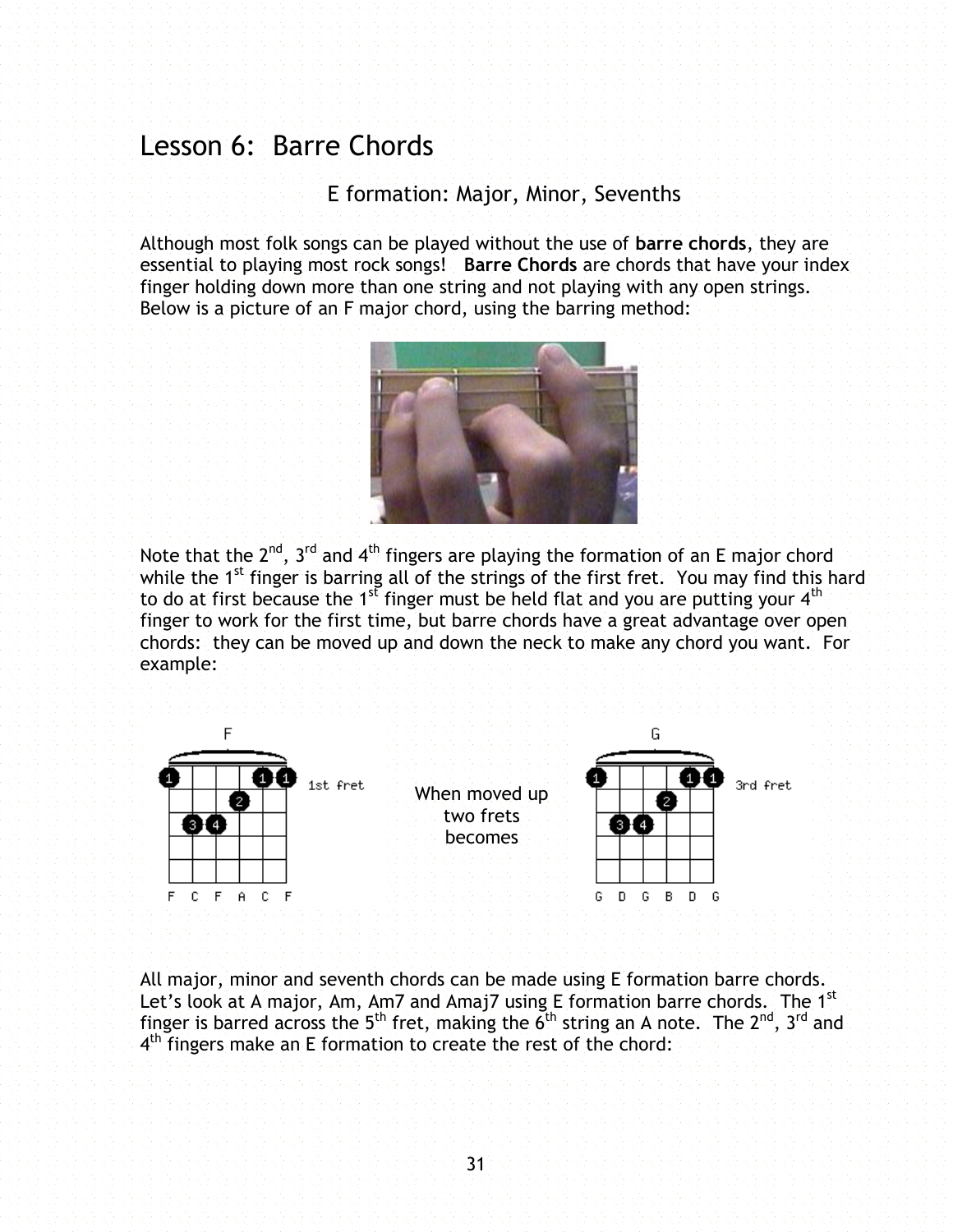

These variations of the E formation barre chord may be played anywhere on the neck. The note on the 6<sup>th</sup> string fret you barre determines the base of the chord you are playing.

Similarly, you can use an A major chord formation to create barre chords.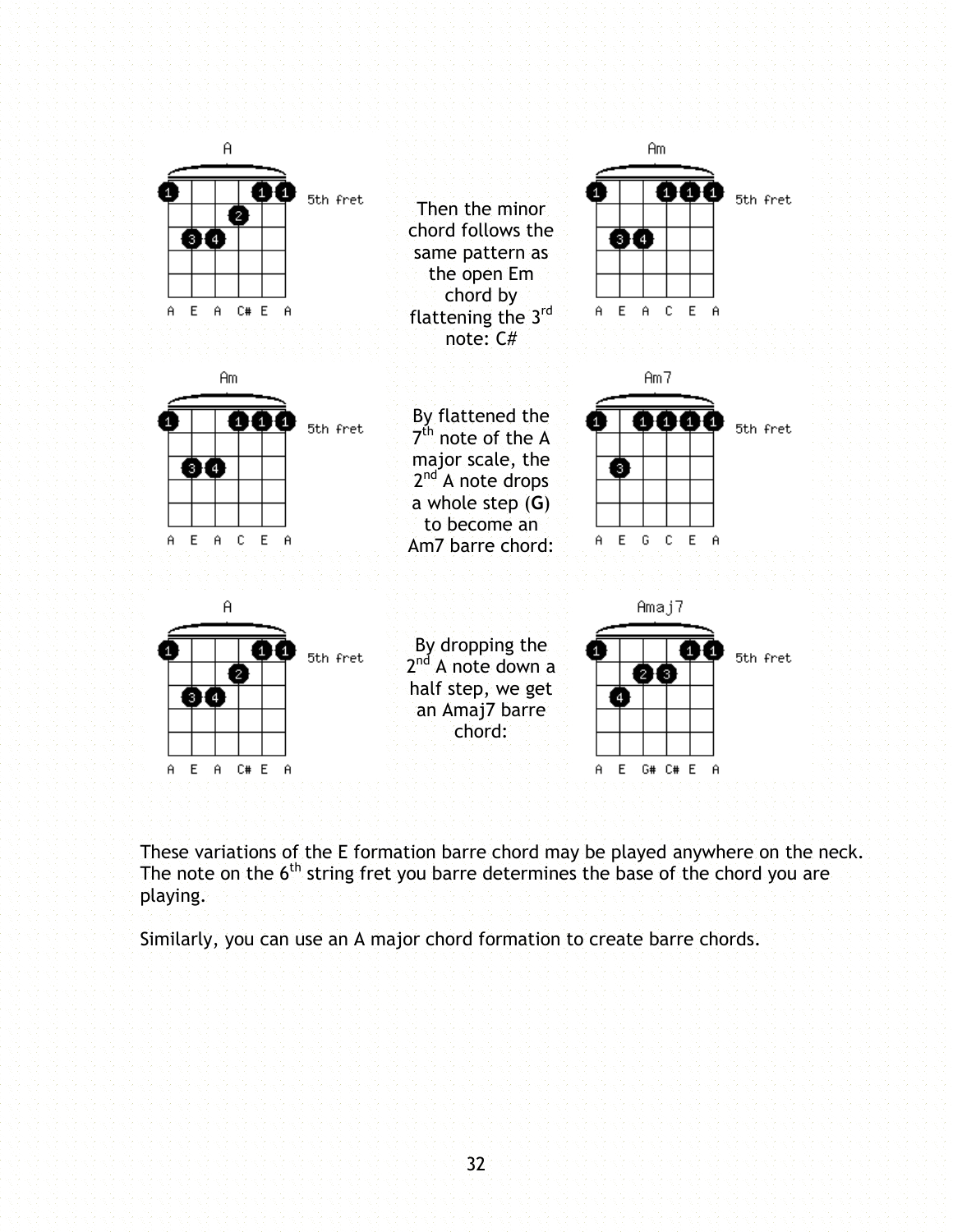#### A formation: Major, Minor, Sevenths

<span id="page-32-0"></span>As you've probably already guessed, in the A formation barre chord starts with barring the first five strings with your 1<sup>st</sup> finger. The A formation is then barred on  $2^{nd}$ ,  $3^{rd}$ and  $4<sup>th</sup>$  strings with your  $3<sup>rd</sup>$  finger. This formation may be difficult to master, but the versatility of the A formation barre chords is worth the effort. Let's look at C major, Cm, Cm7 and Cmaj7 using this barre chord formation. The first finger is barred across the first 5 strings on the  $3^{rd}$  fret. Note that the  $6^{th}$  string is not played (unless you want to add a G bass note: this would be a C/G chord). The bass note on the 5<sup>th</sup> string is a C, which determines which chord you are playing. The  $3<sup>rd</sup>$  finger barres the  $2^{nd}$ ,  $3^{rd}$  and  $4^{th}$  strings 2 frets above the 1<sup>st</sup> finger:

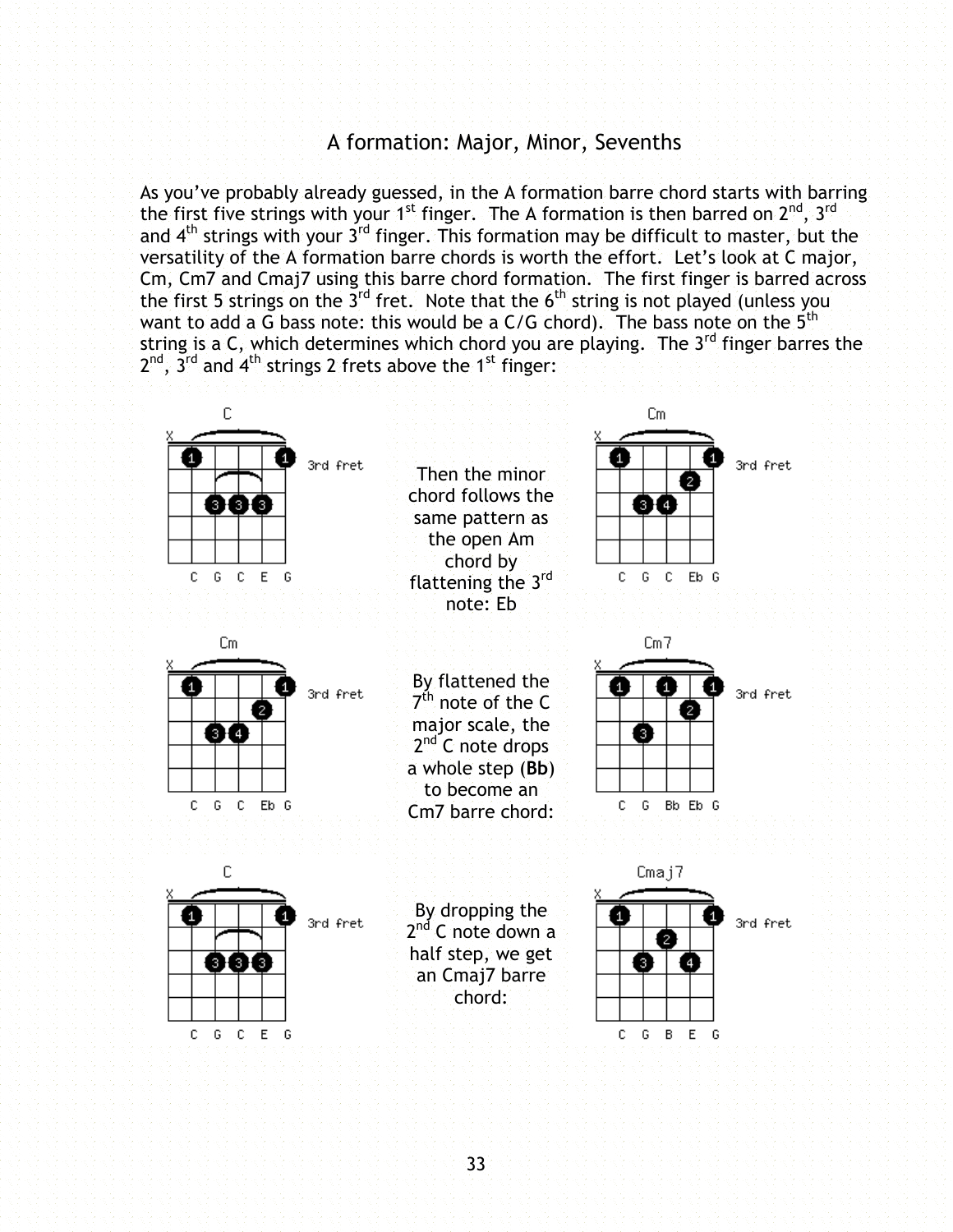## <span id="page-33-0"></span>Lesson 6: Worksheet



Using the E formation barre chord, diagram the following chords:

Using the A formation barre chord, diagram the following chords:





| ï |  |  |
|---|--|--|
|   |  |  |
|   |  |  |
|   |  |  |



Note that both of the Bbmaj7 and Cm7 chords contain the same notes.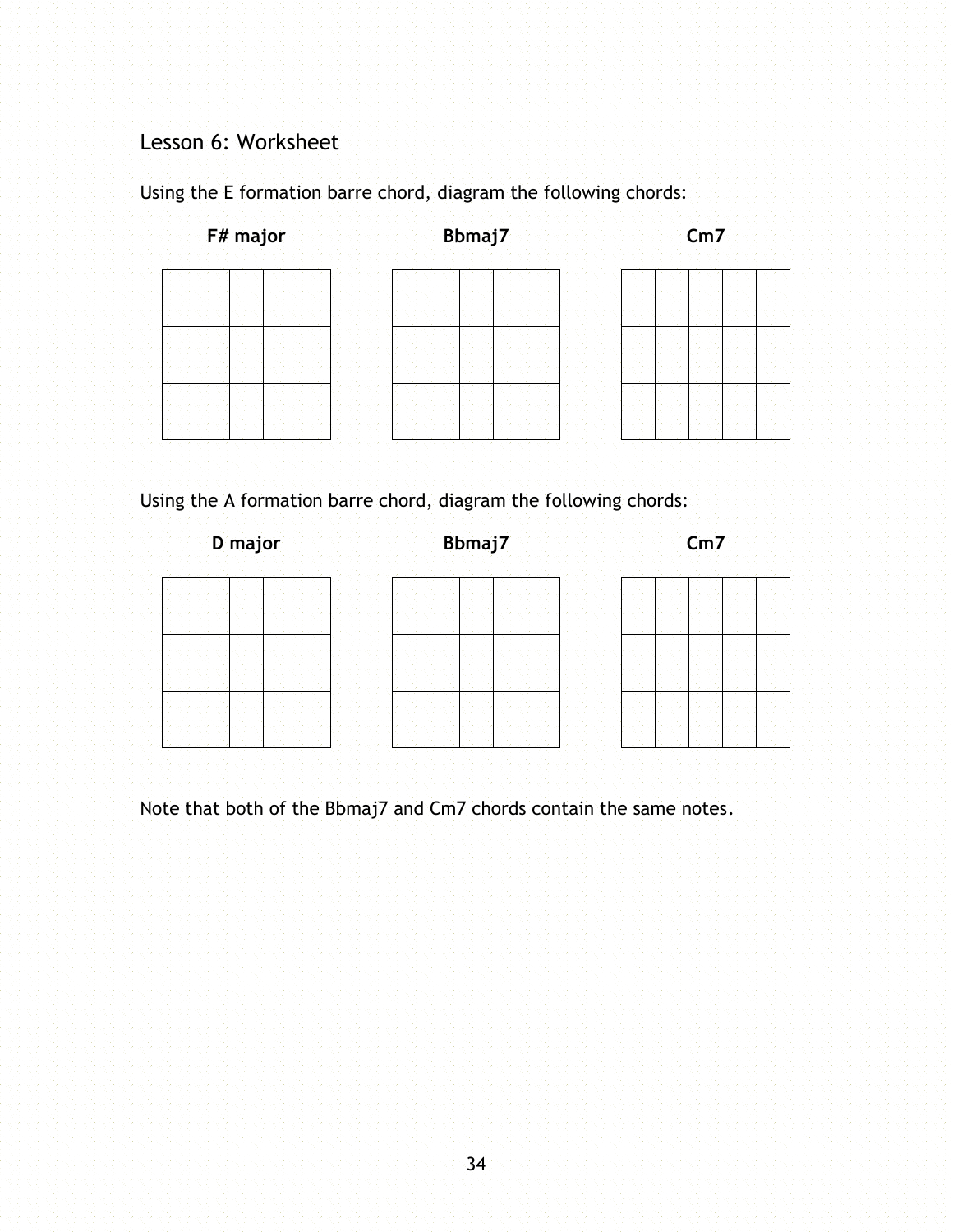#### **Lesson 6: Worksheet Answers**

Using the E formation barre chord, diagram the following chords:



Using the A formation barre chord, diagram the following chords:



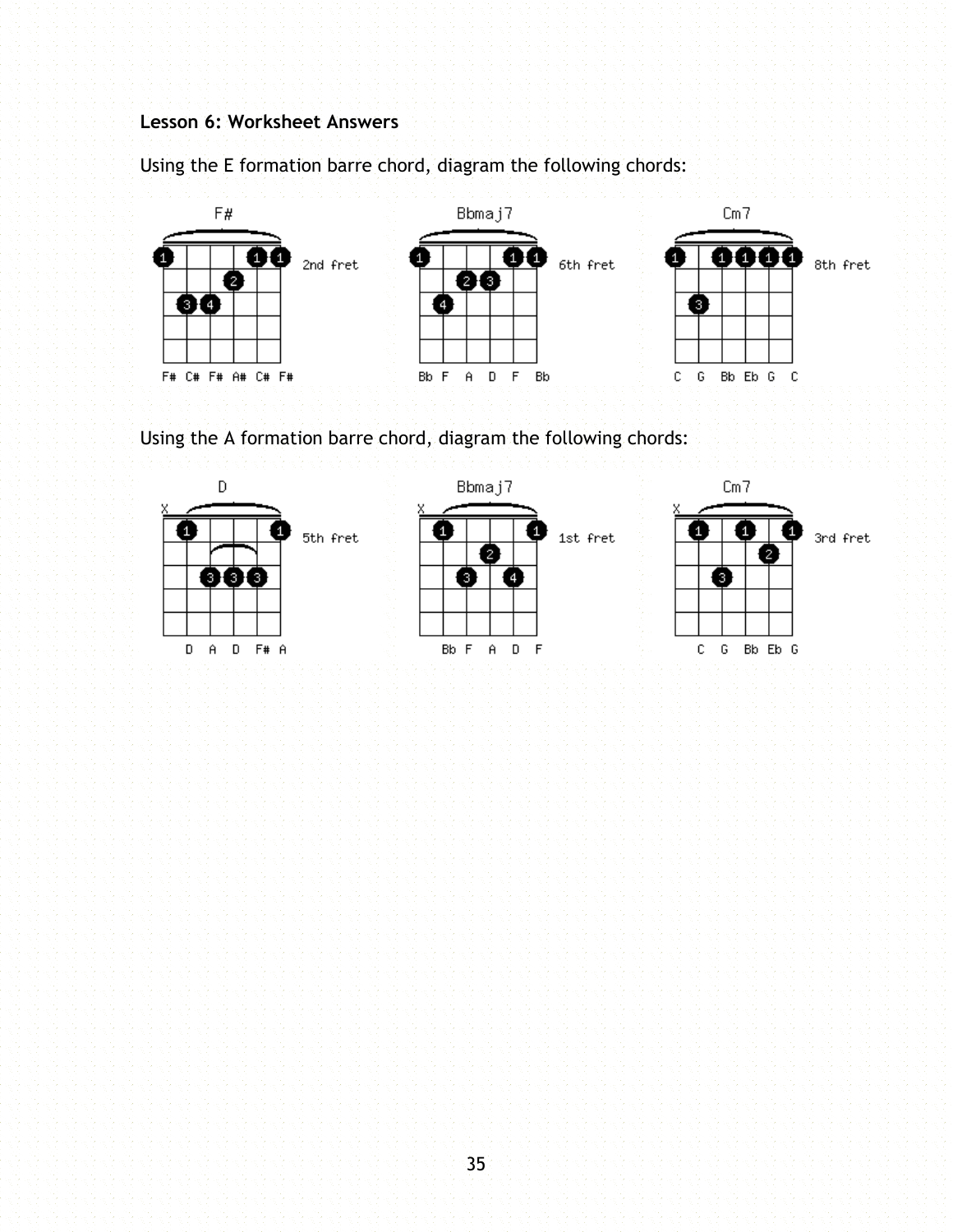## <span id="page-35-1"></span><span id="page-35-0"></span>Lesson 7: Basic Rhythms

#### Down & Up Strokes

Up to this point, we've concentrated on your fretting hand. Now, you will learn basic rhythms used in folk and rock music. When you play acoustic guitar alone, you must establish the melody and the rhythm as you play. The guitar must become a percussive stringed instrument. This can be achieved through the strumming method you chose. Follow the tab below for a couple of basic rhythms:

("v" denotes a down stroke, "^" denotes an upstroke)

You will not find rhythm marks in guitar tablature, but this is for demonstration purposes only. First, we'll look at some guitar chords in tab.

| GEMCD |  |  |  |  |  |  |  |  |  |  |  |  |
|-------|--|--|--|--|--|--|--|--|--|--|--|--|
|       |  |  |  |  |  |  |  |  |  |  |  |  |
|       |  |  |  |  |  |  |  |  |  |  |  |  |
|       |  |  |  |  |  |  |  |  |  |  |  |  |
|       |  |  |  |  |  |  |  |  |  |  |  |  |
|       |  |  |  |  |  |  |  |  |  |  |  |  |
|       |  |  |  |  |  |  |  |  |  |  |  |  |

This is a basic rhythm for strumming, but each song has its own pattern. For instance, the song *Stay* uses the chords listed above with alternating down and upstrokes like this:

 $V$   $\sim$   $N$   $\sim$   $N$   $\sim$   $N$   $\sim$   $N$   $\sim$   $N$   $\sim$   $N$   $\sim$   $N$   $\sim$   $N$   $\sim$ E +---3---------0---------0--------2---------3------+ B |---0---------0---------1--------3---------0------| G |---0---------0---------0--------2---------0------| D |---0---------2---------2--------0---------0------| A |---2---------2---------3--------x---------2------| E +---3---------0---------x--------x---------3------+ Stay - ay - ay just a little bit longer ....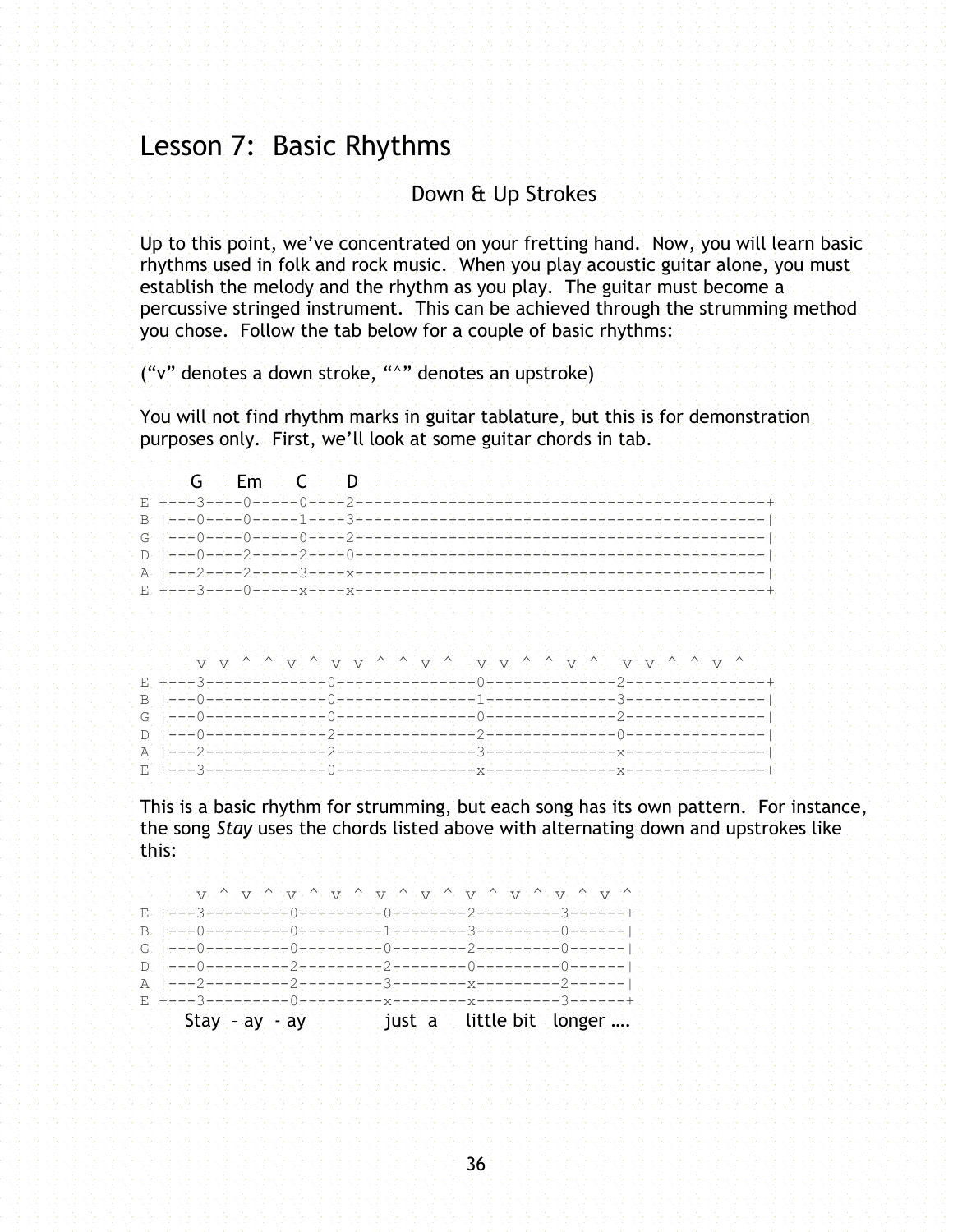#### Riding the Bass

<span id="page-36-0"></span>Folk music often requires a strumming techniques I call "riding the bass." In this technique, you pick the bass note of a chord, and then strum the chord. For example:

 v v ^ v ^ v ^ v v ^ v ^ v ^ v v ^ v ^ v ^ v v ^ v ^ v ^ E +------3-------------0---------------0--------------2-------+ B |------0-------------0---------------1--------------3-------| G |------0-------------0---------------0--------------2-------| D |------0-------------2---------------2-----------0--0-------| A |------2-------------2------------3--3--------------x-------| E +---3--3----------0--0---------------x--------------x-------+

Another variation of this technique is used in folk music to establish a bass line and a rhythm pattern. The "bass" note may vary to create a more interesting bass line.

|  |  |  |  |  |  |  |  |  |  |  | $\mathsf{V} \cdot \mathsf{V} \wedge \mathsf{V} \cdot \mathsf{V} \wedge \mathsf{V} \cdot \mathsf{V} \cdot \mathsf{V} \wedge \mathsf{V} \cdot \mathsf{V} \cdot \mathsf{V} \cdot \mathsf{V} \cdot \mathsf{V} \cdot \mathsf{V} \cdot \mathsf{V} \cdot \mathsf{V} \cdot \mathsf{V} \cdot \mathsf{V} \cdot \mathsf{V} \cdot \mathsf{V} \cdot \mathsf{V} \cdot \mathsf{V} \cdot \mathsf{V} \cdot \mathsf{V} \cdot \mathsf{V} \cdot \mathsf{V} \cdot \mathsf{V} \cdot \mathsf{V} \cdot \$ |  |                                                                                  |
|--|--|--|--|--|--|--|--|--|--|--|-----------------------------------------------------------------------------------------------------------------------------------------------------------------------------------------------------------------------------------------------------------------------------------------------------------------------------------------------------------------------------------------------------------------------------------------------------------------------------------|--|----------------------------------------------------------------------------------|
|  |  |  |  |  |  |  |  |  |  |  |                                                                                                                                                                                                                                                                                                                                                                                                                                                                                   |  |                                                                                  |
|  |  |  |  |  |  |  |  |  |  |  |                                                                                                                                                                                                                                                                                                                                                                                                                                                                                   |  |                                                                                  |
|  |  |  |  |  |  |  |  |  |  |  |                                                                                                                                                                                                                                                                                                                                                                                                                                                                                   |  |                                                                                  |
|  |  |  |  |  |  |  |  |  |  |  |                                                                                                                                                                                                                                                                                                                                                                                                                                                                                   |  | $D \cdot  ---- -0--- -0--- ---- -2--2--- ---- -0--- -0--- ---- -2---2---2--- -1$ |
|  |  |  |  |  |  |  |  |  |  |  |                                                                                                                                                                                                                                                                                                                                                                                                                                                                                   |  |                                                                                  |
|  |  |  |  |  |  |  |  |  |  |  |                                                                                                                                                                                                                                                                                                                                                                                                                                                                                   |  |                                                                                  |

#### Jig beat

<span id="page-36-1"></span>The jig beat uses eighth notes and can be used to strum entire chords or can be combined with the bass ride technique as shown below:

|  |  | $\mathbf{V}$ , $\mathbf{V}$ , $\mathbf{V}$ , $\mathbf{V}$ , $\mathbf{V}$ , $\mathbf{V}$ , $\mathbf{V}$ , $\mathbf{V}$ , $\mathbf{V}$ , $\mathbf{V}$ , $\mathbf{V}$ , $\mathbf{V}$ , $\mathbf{V}$ , $\mathbf{V}$ , $\mathbf{V}$ , $\mathbf{V}$ , $\mathbf{V}$ , $\mathbf{V}$ , $\mathbf{V}$ , $\mathbf{V}$ , |  |
|--|--|-------------------------------------------------------------------------------------------------------------------------------------------------------------------------------------------------------------------------------------------------------------------------------------------------------------|--|
|  |  |                                                                                                                                                                                                                                                                                                             |  |
|  |  |                                                                                                                                                                                                                                                                                                             |  |
|  |  |                                                                                                                                                                                                                                                                                                             |  |
|  |  |                                                                                                                                                                                                                                                                                                             |  |
|  |  |                                                                                                                                                                                                                                                                                                             |  |
|  |  |                                                                                                                                                                                                                                                                                                             |  |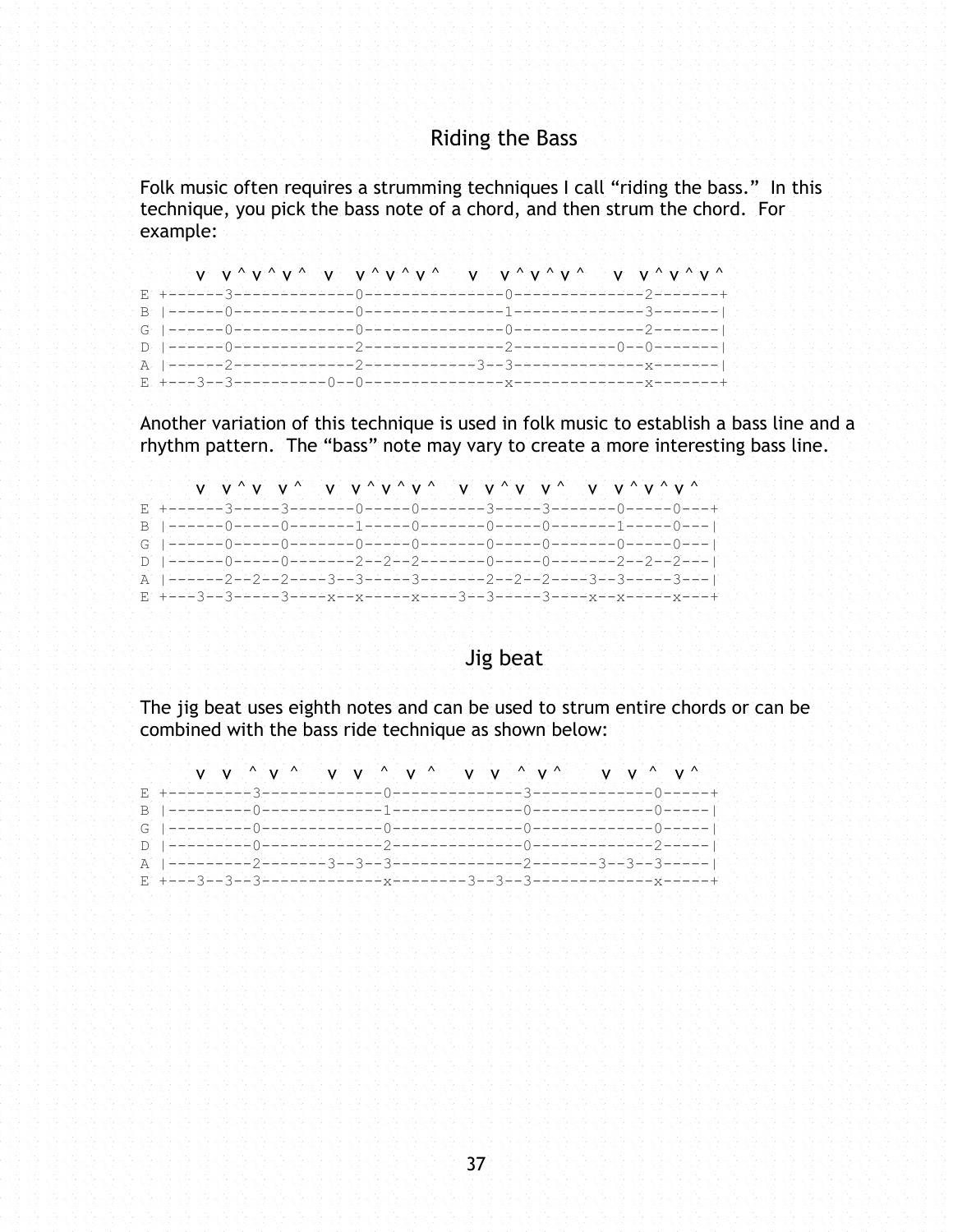## <span id="page-37-0"></span>Lesson 8: Major Scales

#### First Position Major

<span id="page-37-1"></span>Whether you intend to play lead guitar or would just like to develop your guitar skills, I recommend practicing the following scales. You will use all four of your fingers when you practice. Let's start with the first position major scale in the key of G. Note that you start on the 6<sup>th</sup> string at the 3<sup>rd</sup> fret, which is the G note:

|  |  | 2 4 1 2 4 1 3 4 1 3 4 2 4 1 2 |                                |  |  |  |  |  |  |  |  |  |  |
|--|--|-------------------------------|--------------------------------|--|--|--|--|--|--|--|--|--|--|
|  |  |                               | 122222222222222222222222222220 |  |  |  |  |  |  |  |  |  |  |
|  |  |                               |                                |  |  |  |  |  |  |  |  |  |  |
|  |  |                               |                                |  |  |  |  |  |  |  |  |  |  |
|  |  |                               |                                |  |  |  |  |  |  |  |  |  |  |
|  |  |                               |                                |  |  |  |  |  |  |  |  |  |  |
|  |  |                               |                                |  |  |  |  |  |  |  |  |  |  |

The notes in bold are the tonic note **G**, so this fingering gives you a two-octave scale within four frets. If you play this fingering with the fingers listed above, there will be little movement in your hand position and you will strengthen your seldom used 4<sup>th</sup> finger! Practice playing this scale forwards and backwards to gain strength and muscle memory. Below is another graphic to emphasize the fingering of the scale:

| 1                       | F  | A# | D# | G# | C  | F. |
|-------------------------|----|----|----|----|----|----|
|                         | F# | В  | E  | A  | C# | F# |
| $\overline{\mathbf{3}}$ | G  | С  | F. | A# | D  | G  |
|                         | G# | C# | F# | B  | D# | G# |
| 5                       | A  | D  | G  | C  | E  | A  |
|                         | A# | D# | G# | C# | F  | A# |
| 7                       | B  | E  | Α  | D  | F# | B  |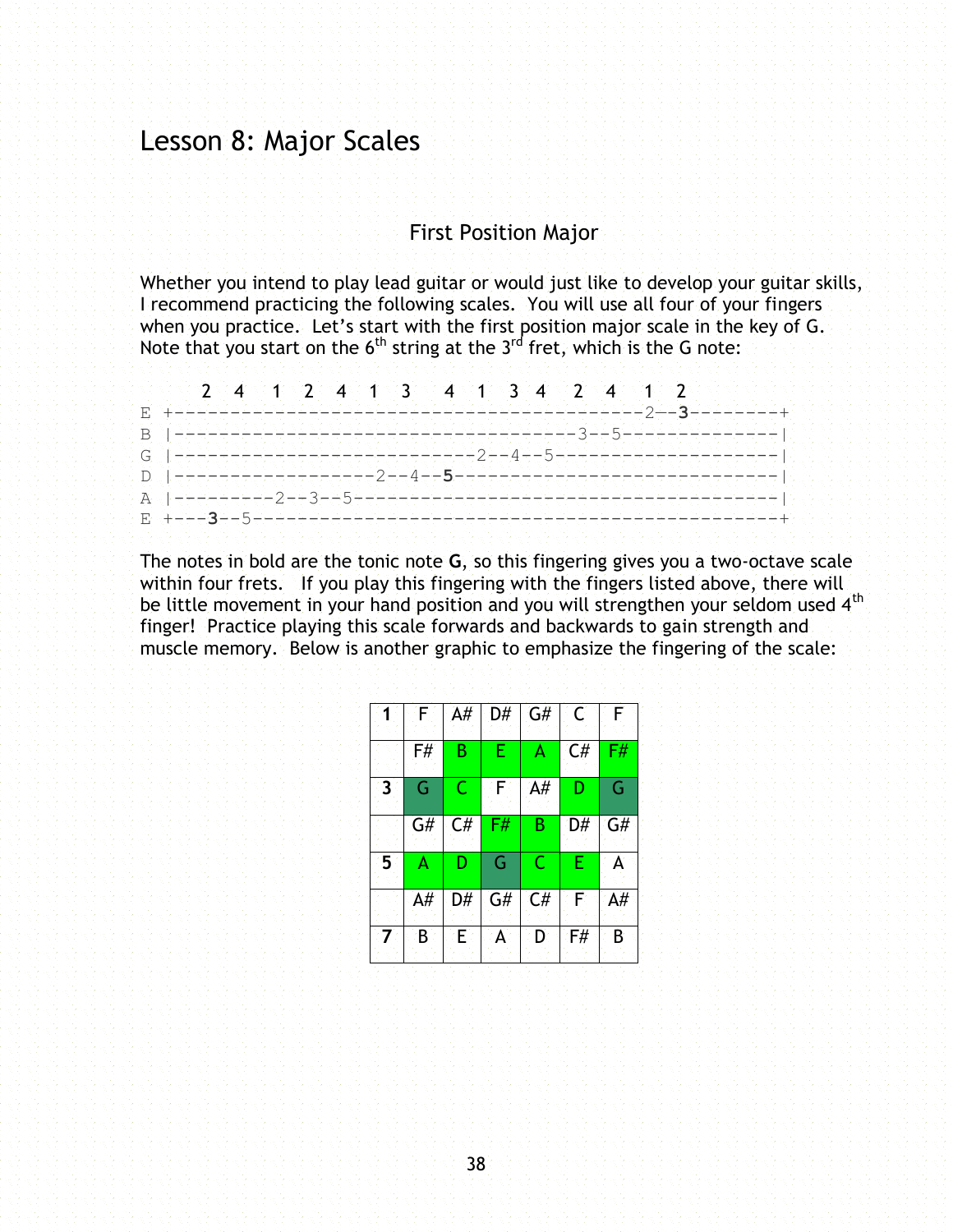## Second Position Major

<span id="page-38-0"></span>Still in the key of **G**, the second position major scale starts with the second note of the **G** major scale, **A**. Notice that the second position scale overlaps some of the notes from the first position scale. Again, the notes in bold are the tonic note **G**.

|  | 1 3 4 1 3 1 2 4 1 2 4 1 3 4 1 3 4 |  |  |  |  |  |  |  |  |  |  |  |  |  |  |
|--|-----------------------------------|--|--|--|--|--|--|--|--|--|--|--|--|--|--|
|  |                                   |  |  |  |  |  |  |  |  |  |  |  |  |  |  |
|  |                                   |  |  |  |  |  |  |  |  |  |  |  |  |  |  |
|  |                                   |  |  |  |  |  |  |  |  |  |  |  |  |  |  |
|  |                                   |  |  |  |  |  |  |  |  |  |  |  |  |  |  |
|  |                                   |  |  |  |  |  |  |  |  |  |  |  |  |  |  |
|  |                                   |  |  |  |  |  |  |  |  |  |  |  |  |  |  |

Below is another graphic to emphasize the fingering of the second position scale:

| $\overline{\mathbf{3}}$ | Ġ  | Ć  | Ė  | A# | D  | G  |
|-------------------------|----|----|----|----|----|----|
|                         | G# | C# | F# | B  | D# | G# |
| 5                       | А  | D  | G  | c  | E  | A  |
|                         | A# | D# | G# | C# | F  | A# |
| 7                       | B  | E  | A  | D  | F# | B  |
|                         | C  | F  | A# | D# | G  | С  |
| 9                       | C# | F# | В  | E  | G# | C# |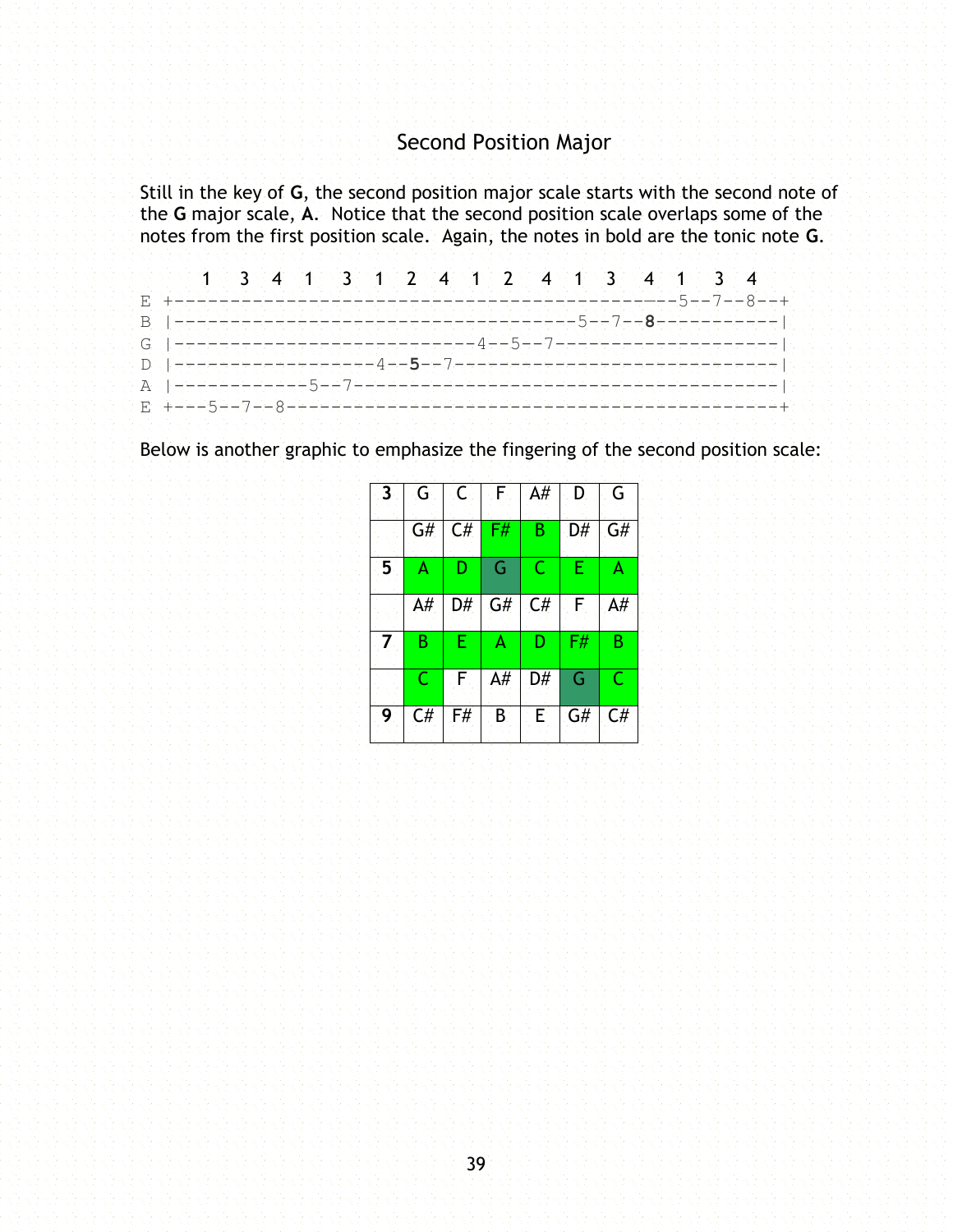#### Third Position Major

<span id="page-39-0"></span>The third position major scale starts with the third note of the **G** major scale, **B**. Notice that the third position scale overlaps some of the notes from the second position scale. Again, the notes in bold are the tonic note **G**.

|  | 1 2 4 1 3 4 1 2 4 1 3 1 2 4 1 2 4                                                            |  |  |                                                   |  |  |  |  |  |
|--|----------------------------------------------------------------------------------------------|--|--|---------------------------------------------------|--|--|--|--|--|
|  | E 1949 - A 1949 A 1949 A 1949 A 1949 A 1949 A 1949 A 1949 A 1949 A 1949 A 1949 A 1949 A 1941 |  |  |                                                   |  |  |  |  |  |
|  |                                                                                              |  |  |                                                   |  |  |  |  |  |
|  |                                                                                              |  |  |                                                   |  |  |  |  |  |
|  |                                                                                              |  |  |                                                   |  |  |  |  |  |
|  |                                                                                              |  |  |                                                   |  |  |  |  |  |
|  |                                                                                              |  |  | فالنافذ فاقتلا فالنافذ فالمامية فالمتحدث والمامية |  |  |  |  |  |

Below is another graphic to emphasize the fingering of the second position scale:

|    | A# |    |    | D#   G#   C#      | OF. | A# |
|----|----|----|----|-------------------|-----|----|
| 7  | B  | E  | A  | D                 | F#  | B  |
|    | Ċ. | FN | A# | D#                | G   | C  |
| 9  | C# | F# | B. | E.                | G#  | C# |
|    | D  | G  | C  | F                 | А   | D  |
| 11 |    |    |    | D#   G#   C#   F# | A#  | D# |

The scales above are for the key of **G**; however you can use these fingerings for any key by changing the tonic note and following the same patterns. For example, the first position major scale in the key of **A** will start on the 5th fret and follow the same *pattern* as the first position major scale previously shown.





| $\overline{\mathbf{3}}$ | Ġ  | Ċ  | F  | A#             | D  | G, |  |
|-------------------------|----|----|----|----------------|----|----|--|
|                         | G# | C# | F# | B              | D# | G# |  |
| 5                       | A  | D  | G  | С              | E  | A  |  |
|                         | A# | D# | G# | $\mathsf{C}\#$ | F  | A# |  |
| 7                       | B  | E  | A  | D              | F# | B  |  |
|                         | C  | F  | A# | D#             | G  | C  |  |
| 9                       | C# | F# | В  | E              | G# | C# |  |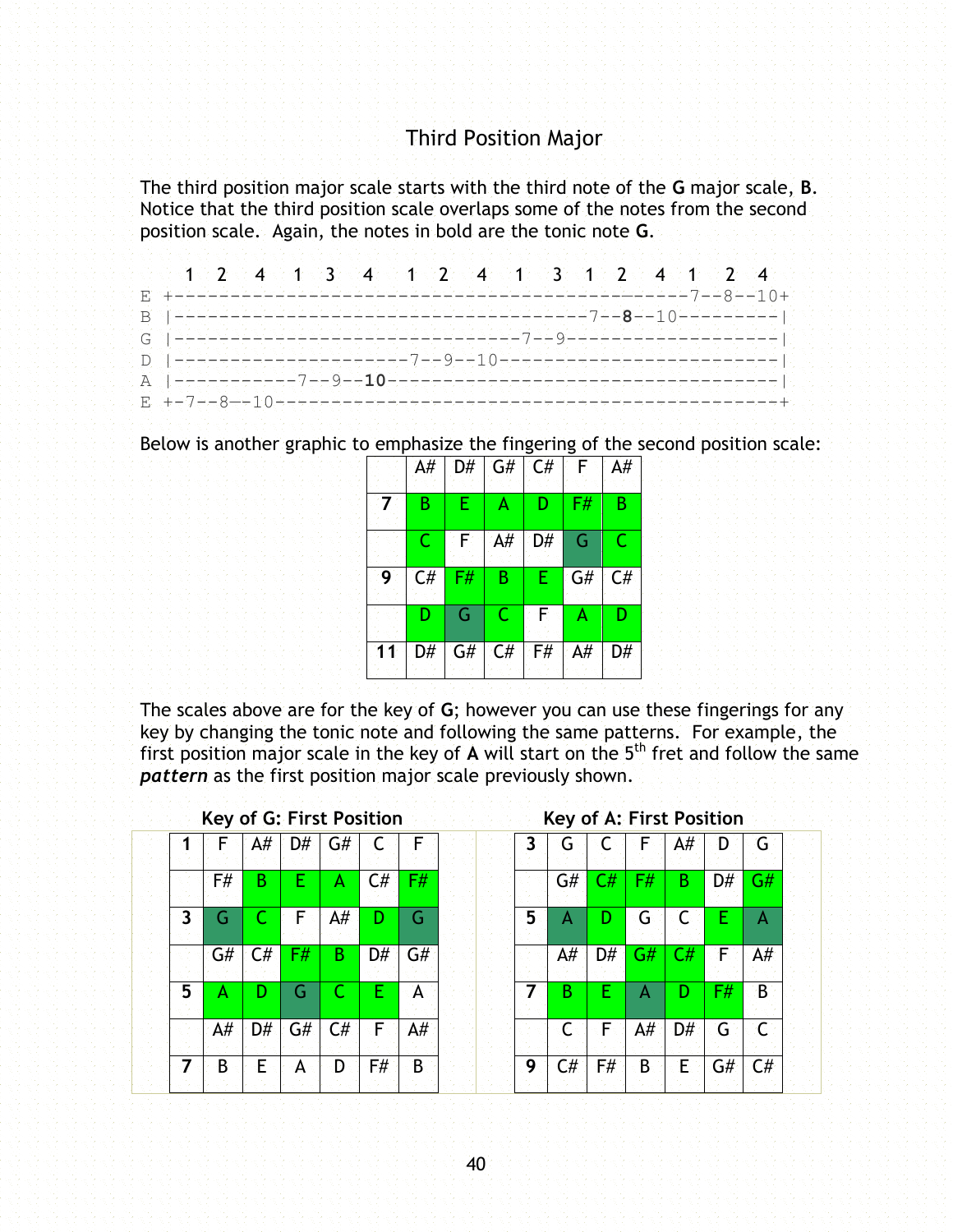When the 1st, 2nd and 3rd position scales are shown above each other, you can easily see how the scales overlap each other.

| Key of G:<br>First                           | 1                       | F                       | A#                        | D#                      | G#                      | C                       | F                       | 1                       | F                       | A#                        | D#                      | G#                      | C                         | $\mathsf{F}$            |
|----------------------------------------------|-------------------------|-------------------------|---------------------------|-------------------------|-------------------------|-------------------------|-------------------------|-------------------------|-------------------------|---------------------------|-------------------------|-------------------------|---------------------------|-------------------------|
| <b>Position</b>                              |                         | F#                      | B                         | Ε                       | A                       | $\overline{C}$          | $\overline{F#}$         |                         | $\overline{F#}$         | B                         | E                       | A                       | $\overline{C}$            | $\overline{F#}$         |
|                                              | $\overline{\mathbf{3}}$ | G                       | $\overline{\mathsf{C}}$   | F                       | A#                      | D                       | $\overline{\mathsf{G}}$ | $\overline{\mathbf{3}}$ | $\overline{\mathsf{G}}$ | $\overline{\mathsf{C}}$   | F                       | A#                      | D                         | $\overline{\mathsf{G}}$ |
|                                              |                         | $\overline{GH}$         | $\overline{C}$            | F#                      | B                       | D#                      | $\overline{GH}$         |                         | G#                      | $\overline{C}$ #          | $\overline{F#}$         | B                       | D#                        | $\overline{GH}$         |
|                                              | $\overline{\mathbf{5}}$ | A                       | D                         | $\overline{\mathsf{G}}$ | $\overline{\mathsf{C}}$ | Έ                       | A                       | $\overline{5}$          | A                       | $\overline{\mathsf{D}}$   | $\overline{\mathsf{G}}$ | $\overline{\mathsf{C}}$ | Ε                         | A                       |
|                                              |                         | $\overline{AH}$         | $\overline{DH}$           | G#                      | $\overline{CH}$         | Ė                       | $\overline{AH}$         |                         | $\overline{A}$          | $\overline{DH}$           | $\overline{GH}$         | $\overline{C}$          | F                         | A#                      |
|                                              |                         | $\overline{B}$          | Ē                         | A                       | D                       | F#                      | $\overline{B}$          | 7                       | $\overline{B}$          | E                         | A                       | D                       | $\overline{\mathsf{F}\#}$ | $\overline{B}$          |
|                                              |                         |                         |                           |                         |                         |                         |                         |                         | $\overline{\mathsf{C}}$ | F                         | $\overline{A}$          | $\overline{DH}$         | $\overline{\mathsf{G}}$   | $\overline{\mathsf{C}}$ |
| Key of G:<br>Second                          | $\overline{\mathbf{3}}$ | Ġ                       | $\overline{\mathsf{C}}$   | F                       | $\overline{AH}$         | D                       | G                       | 9                       | $\overline{C}$          | $\overline{\mathsf{F}\#}$ | B                       | E                       | $\overline{GH}$           | $\overline{C}$ #        |
| <b>Position</b>                              |                         | G#                      | $\overline{C}$            | F#                      | B.                      | D#                      | $\overline{GH}$         |                         | D                       | $\overline{\mathsf{G}}$   | $\overline{\mathsf{C}}$ | F                       | A                         | D                       |
|                                              | $\overline{\mathbf{5}}$ | A                       | $\overline{\mathsf{D}}$   | $\overline{\mathsf{G}}$ | $\overline{\mathsf{C}}$ | $\overline{E}$          | $\overline{\mathsf{A}}$ | 11                      | $\overline{DH}$         | $\overline{GH}$           | $\overline{C}$          | $\overline{F#}$         | $\overline{AH}$           | $\overline{DH}$         |
|                                              |                         | $\overline{AH}$         | $\overline{DH}$           | $\overline{GH}$         | $\overline{C}$          | $\overline{F}$          | $\overline{AH}$         |                         |                         |                           |                         |                         |                           |                         |
|                                              | $\overline{7}$          | $\overline{B}$          | E                         | A                       | D                       | F#                      | $\overline{B}$          |                         |                         |                           |                         |                         |                           |                         |
|                                              |                         |                         |                           |                         |                         |                         |                         |                         |                         |                           |                         |                         |                           |                         |
|                                              |                         | $\overline{\mathsf{C}}$ | Ē                         | $\overline{AH}$         | $\overline{DH}$         | $\overline{\mathsf{G}}$ | $\overline{\mathsf{C}}$ |                         |                         |                           |                         |                         |                           |                         |
|                                              | $\overline{9}$          | $\overline{C}$          | F#                        | $\overline{B}$          | $\overline{\mathsf{E}}$ | G#                      | $\overline{C}$          |                         |                         |                           |                         |                         |                           |                         |
|                                              |                         | $\overline{AH}$         | $\overline{DH}$           | $\overline{G}$          | $\overline{C}$          | $\overline{F}$          | A#                      |                         |                         |                           |                         |                         |                           |                         |
|                                              | $\overline{7}$          | $\overline{B}$          | Ē                         | A                       | $\overline{\mathsf{D}}$ | $\overline{F#}$         | $\overline{B}$          |                         |                         |                           |                         |                         |                           |                         |
|                                              |                         | $\overline{\mathsf{C}}$ | $\overline{\mathsf{F}}$   | $\overline{AH}$         | $\overline{DH}$         | $\overline{\mathsf{G}}$ | $\overline{\mathsf{C}}$ |                         |                         |                           |                         |                         |                           |                         |
|                                              | $\overline{9}$          | $\overline{C}$          | $\overline{\mathsf{F}\#}$ | B.                      | E                       | $\overline{GH}$         | $\overline{C}$ #        |                         |                         |                           |                         |                         |                           |                         |
| Key of G:<br><b>Third</b><br><b>Position</b> |                         | D                       | $\overline{\mathsf{G}}$   | $\overline{\mathsf{C}}$ | Ŧ                       | A                       | D                       |                         |                         |                           |                         |                         |                           |                         |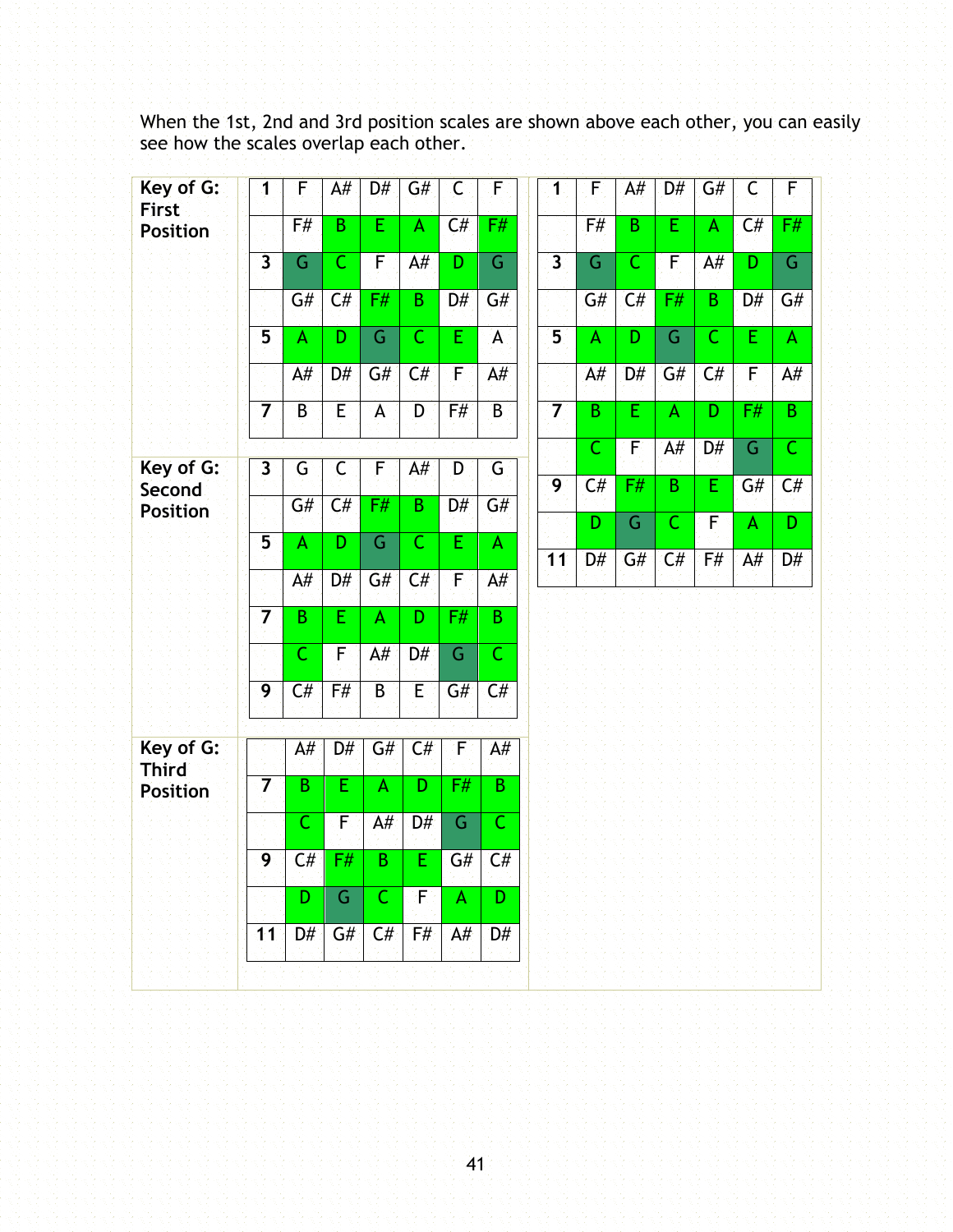## <span id="page-41-0"></span>Lesson 9: Transposing

Transposing the key of a song can be accomplished through two methods. The easiest way to transpose the chords of a song is to use a capo. For example, a song that you have learned to play in the key of C may have the following chord progression: **C, F, C, G, C, Bm, C**, which can easily be changed to the key of D by placing the capo across the  $2<sup>nd</sup>$  fret and playing the same chord formations. However, since you have raised the pitch one whole note with the capo, the chords are actually **D, G, D, A, D, C#m, D**. Below is a picture of a Kyser Quick Change capo (like the one I use) placed on the 3<sup>rd</sup> fret to raise the pitch 1  $\frac{1}{2}$  notes.



The second method of transposing the key of a song requires more work. As you can see from the example above, if you wanted to transpose a chord progression from the key of C to the key of D, you would simply raise all chords one whole note or two frets. Notice in the example above that all major chords remain major and all minor chords remain minor. Another way to think of transposing the key is to look at the relative scales of the keys you are using. As an example, let's change the chord progression above from the key of C to the key of G. First, write out the notes of the keys of C and G like this:

| ≕Roc | <b>CONTRACTOR</b>              |  | <b>AVE</b> |
|------|--------------------------------|--|------------|
|      |                                |  |            |
|      | and the company of the company |  |            |

Then, simply match the chords with the corresponding position of the new key. The progression C, F, C, G, C, Bm, C, in the key of C becomes G, C, G, D, G, F#m, G in the key of G.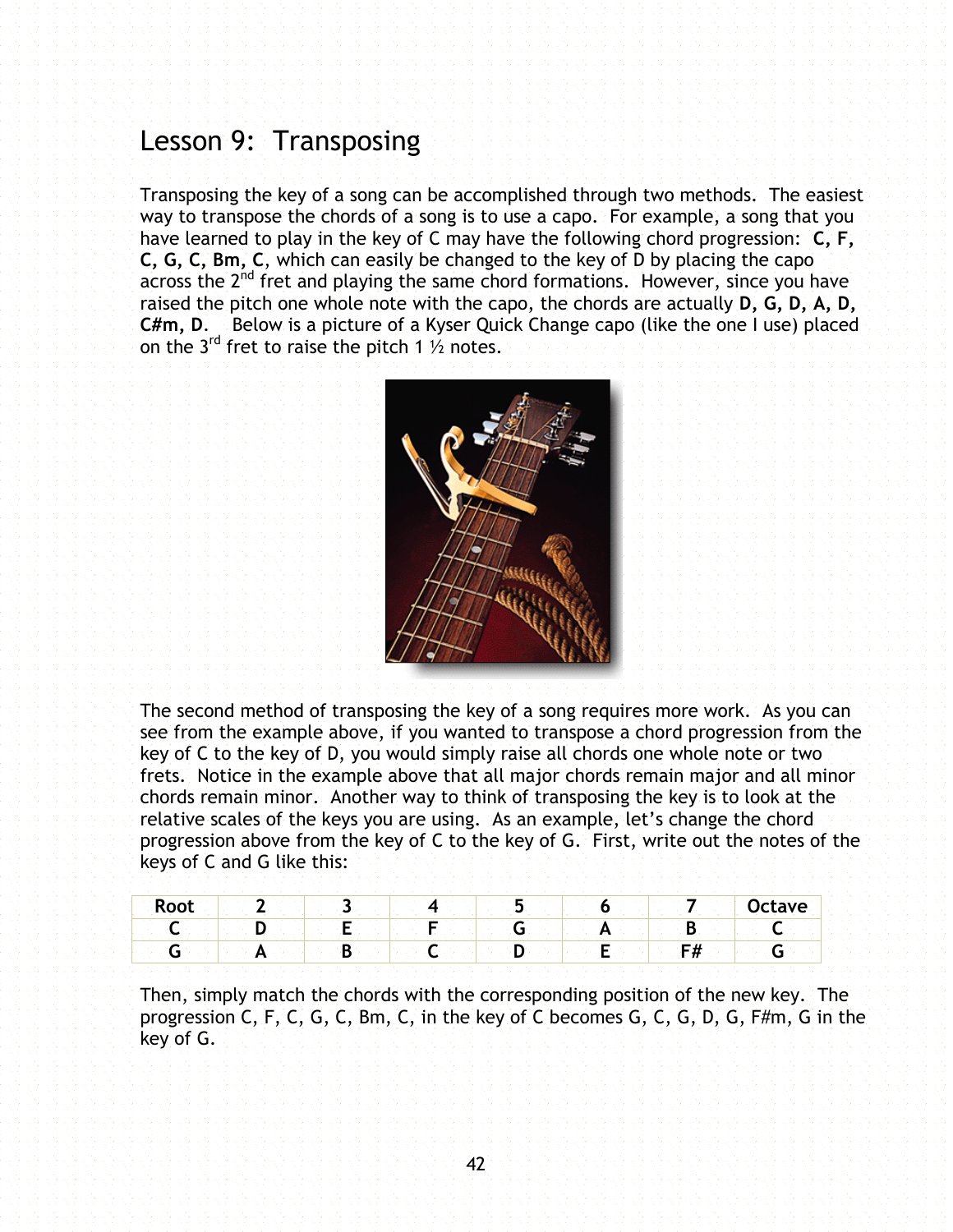## <span id="page-42-0"></span>Lesson 10: Chord Progressions

I consider chord progressions to be the unifying theory of learning to play rhythm guitar. First, let's take an easy key like **C** major. The notes in the **C** Major Scale are C-D-E-F-G-A-B-C. Now take the degrees of these notes and write them out.

| Major | Minor | Minor | Major | Major | Minor | Minor |
|-------|-------|-------|-------|-------|-------|-------|

It is important to remember that the  $1<sup>st</sup>$ ,  $4<sup>th</sup>$  and  $5<sup>th</sup>$  degrees or notes of the C major scale will produce major chords: C major, F major and G major respectively. It is also important to remember that the  $2^{nd}$ ,  $3^{rd}$ ,  $6^{th}$  and  $7^{th}$  degrees or notes will produce minor chords: D minor, E minor, A minor and B minor respectively.

Of course, we are not limited to playing only major and minor chords and we have already learned how to produce seventh chords, minor sevenths and major seventh chords. The guiding principle to remember is that certain chords in the key of C should always be major or minor depending on the degree from which they are taken. For example, if you hear a G chord in the key of C major, it will likely be a G, a G7 or a Gmaj7, but not a G minor. Likewise, a D chord in the key of C major will likely be a D minor or a Dm7, but not a D major.

Now you are ready to discover the basic chord progressions in all the major keys. Start with the most often used keys of  $C$ ,  $D$ ,  $E$ ,  $G$   $\&$  A and write out the chords found in each of these keys:

|          | າ            |         |                | 5               | Ð                 |       |
|----------|--------------|---------|----------------|-----------------|-------------------|-------|
| <b>C</b> | Dm, Dm7      | Em, Em7 | F,F7,<br>Fmaj7 | G, G7,<br>Gmaj7 | Am, $Am7$ Bm, Bm7 |       |
| Ð        |              |         |                |                 |                   |       |
| F        |              |         |                |                 |                   |       |
| F        |              |         |                |                 |                   |       |
| G.       |              |         |                |                 |                   |       |
| Major    | <b>Minor</b> | Minor   | Major          | Major           | <b>Minor</b>      | Minor |